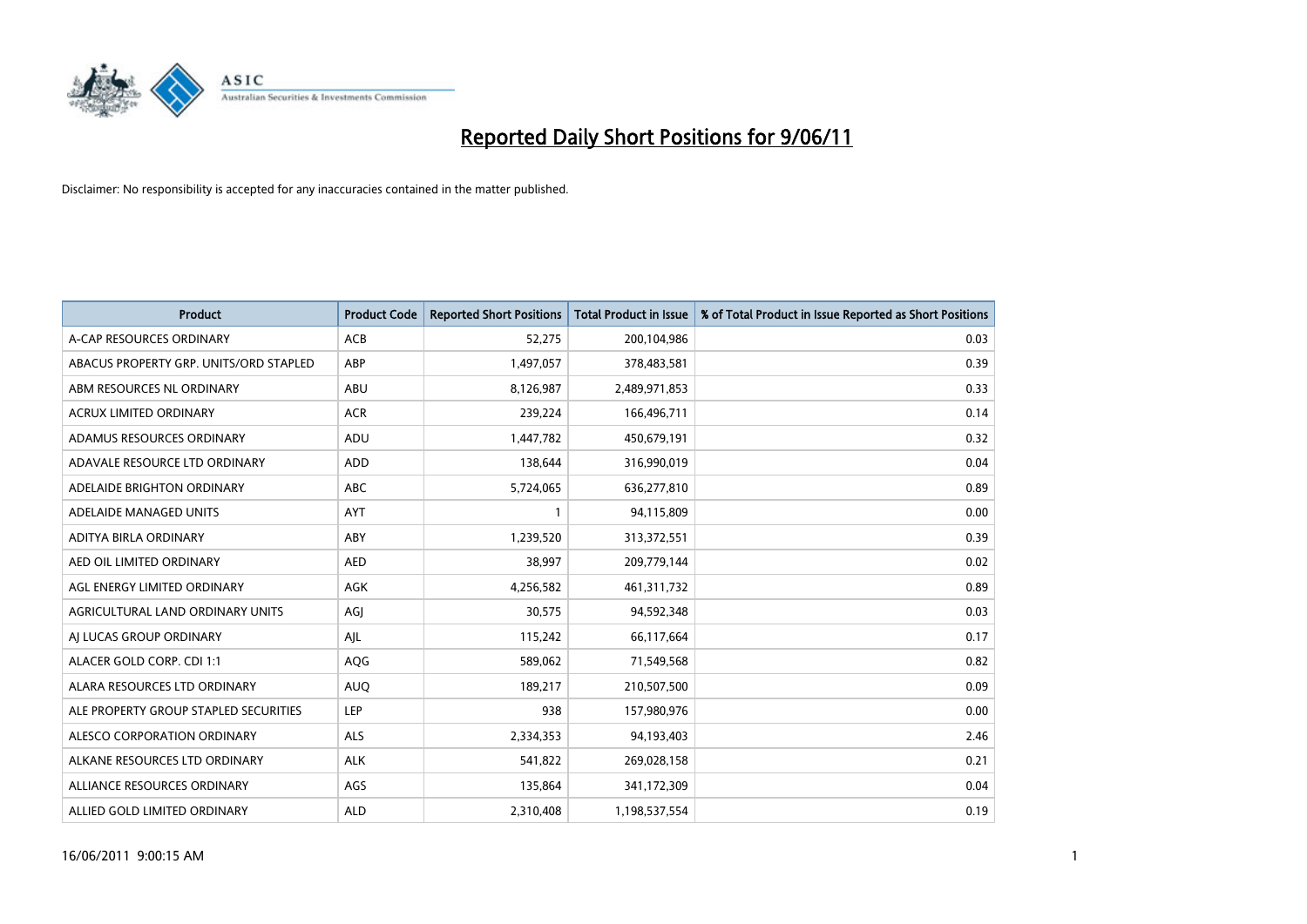

| <b>Product</b>                          | <b>Product Code</b> | <b>Reported Short Positions</b> | <b>Total Product in Issue</b> | % of Total Product in Issue Reported as Short Positions |
|-----------------------------------------|---------------------|---------------------------------|-------------------------------|---------------------------------------------------------|
| ALTONA MINING LTD ORDINARY              | <b>AOH</b>          | 500,000                         | 472,133,029                   | 0.11                                                    |
| ALUMINA LIMITED ORDINARY                | <b>AWC</b>          | 29,100,289                      | 2,440,196,187                 | 1.18                                                    |
| AMADEUS ENERGY ORDINARY                 | AMU                 | 611,466                         | 300,288,855                   | 0.20                                                    |
| AMALGAMATED HOLDINGS ORDINARY           | AHD                 | 20,263                          | 157,461,063                   | 0.01                                                    |
| AMCOR LIMITED ORDINARY                  | <b>AMC</b>          | 7,851,510                       | 1,227,441,619                 | 0.61                                                    |
| AMP LIMITED ORDINARY                    | AMP                 | 12,364,972                      | 2,811,693,913                 | 0.41                                                    |
| AMPELLA MINING ORDINARY                 | <b>AMX</b>          | 877,777                         | 204,785,108                   | 0.42                                                    |
| ANSELL LIMITED ORDINARY                 | <b>ANN</b>          | 3,737,095                       | 133,011,550                   | 2.81                                                    |
| ANTARES ENERGY LTD ORDINARY             | <b>AZZ</b>          | 101,632                         | 275,974,167                   | 0.04                                                    |
| ANZ BANKING GRP LTD ORDINARY            | ANZ                 | 16,207,854                      | 2,597,231,242                 | 0.58                                                    |
| APA GROUP STAPLED SECURITIES            | <b>APA</b>          | 7,305,891                       | 556,193,951                   | 1.30                                                    |
| APEX MINERALS NL ORDINARY               | <b>AXM</b>          | 989,587                         | 5,550,243,713                 | 0.02                                                    |
| APN EUROPEAN RETAIL UNITS STAPLED SEC.  | <b>AEZ</b>          | 11,832                          | 544,910,660                   | 0.00                                                    |
| APN NEWS & MEDIA ORDINARY               | <b>APN</b>          | 24,190,254                      | 618,568,292                   | 3.91                                                    |
| AQUARIUS PLATINUM. ORDINARY             | <b>AOP</b>          | 4,824,082                       | 470,070,802                   | 1.00                                                    |
| AQUILA RESOURCES ORDINARY               | <b>AQA</b>          | 5,015,210                       | 374,368,499                   | 1.33                                                    |
| ARAFURA RESOURCE LTD ORDINARY           | <b>ARU</b>          | 5,959,839                       | 367,980,342                   | 1.64                                                    |
| ARB CORPORATION ORDINARY                | <b>ARP</b>          | 6,371                           | 72,481,302                    | 0.00                                                    |
| ARDENT LEISURE GROUP STAPLED SECURITIES | AAD                 | 546,665                         | 318,147,978                   | 0.16                                                    |
| ARISTOCRAT LEISURE ORDINARY             | <b>ALL</b>          | 36,913,683                      | 536,480,307                   | 6.87                                                    |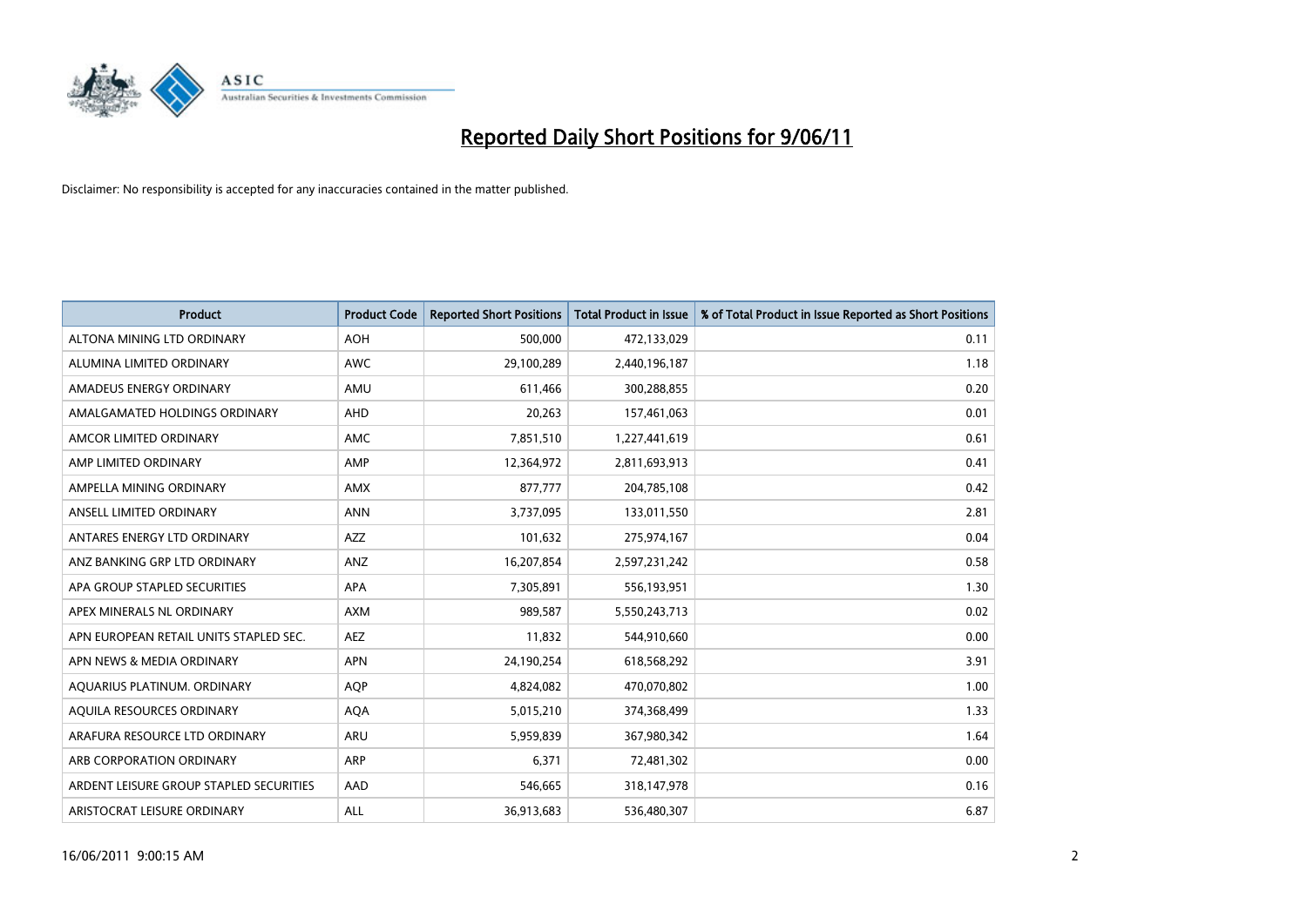

| <b>Product</b>                          | <b>Product Code</b> | <b>Reported Short Positions</b> | <b>Total Product in Issue</b> | % of Total Product in Issue Reported as Short Positions |
|-----------------------------------------|---------------------|---------------------------------|-------------------------------|---------------------------------------------------------|
| ASCIANO LIMITED ORDINARY                | <b>AIO</b>          | 31,179,901                      | 2,926,103,883                 | 1.06                                                    |
| ASG GROUP LIMITED ORDINARY              | <b>ASZ</b>          | 82,671                          | 169,117,796                   | 0.05                                                    |
| ASPEN GROUP ORD/UNITS STAPLED           | <b>APZ</b>          | 1,108,385                       | 579,826,041                   | 0.19                                                    |
| ASPIRE MINING LTD ORDINARY              | <b>AKM</b>          | 378,426                         | 539,971,483                   | 0.07                                                    |
| <b>ASTON RES LTD ORDINARY</b>           | <b>AZT</b>          | 375,167                         | 204,527,604                   | 0.18                                                    |
| ASTRO JAP PROP GROUP STAPLED SECURITIES | AJA                 | 22,344                          | 58,445,002                    | 0.04                                                    |
| ASX LIMITED ORDINARY                    | <b>ASX</b>          | 1,904,461                       | 175,136,729                   | 1.08                                                    |
| ATLANTIC LIMITED ORDINARY               | ATI                 | 170,643                         | 113,527,946                   | 0.15                                                    |
| ATLAS IRON LIMITED ORDINARY             | <b>AGO</b>          | 3,204,596                       | 825,526,142                   | 0.37                                                    |
| AURORA MINERALS LTD ORDINARY            | <b>ARM</b>          | 416                             | 104,167,499                   | 0.00                                                    |
| AURORA OIL & GAS ORDINARY               | <b>AUT</b>          | 5,295,300                       | 403,687,342                   | 1.31                                                    |
| AUSDRILL LIMITED ORDINARY               | <b>ASL</b>          | 286,401                         | 301,419,184                   | 0.09                                                    |
| AUSENCO LIMITED ORDINARY                | <b>AAX</b>          | 3,645,939                       | 122,987,022                   | 2.96                                                    |
| <b>AUSTAL LIMITED ORDINARY</b>          | ASB                 | 271,858                         | 188,069,638                   | 0.14                                                    |
| <b>AUSTAR UNITED ORDINARY</b>           | <b>AUN</b>          | 2,882,907                       | 1,271,389,658                 | 0.22                                                    |
| AUSTBROKERS HOLDINGS ORDINARY           | <b>AUB</b>          | 3,988                           | 54,658,736                    | 0.01                                                    |
| AUSTIN ENGINEERING ORDINARY             | ANG                 | 189,358                         | 71,714,403                    | 0.26                                                    |
| AUSTRALAND ASSETS ASSETS                | AAZPB               | 1,168                           | 2,750,000                     | 0.04                                                    |
| AUSTRALAND PROPERTY STAPLED SECURITY    | <b>ALZ</b>          | 787,654                         | 576,846,597                   | 0.13                                                    |
| AUSTRALIAN AGRICULT. ORDINARY           | AAC                 | 1,613,477                       | 303,904,127                   | 0.54                                                    |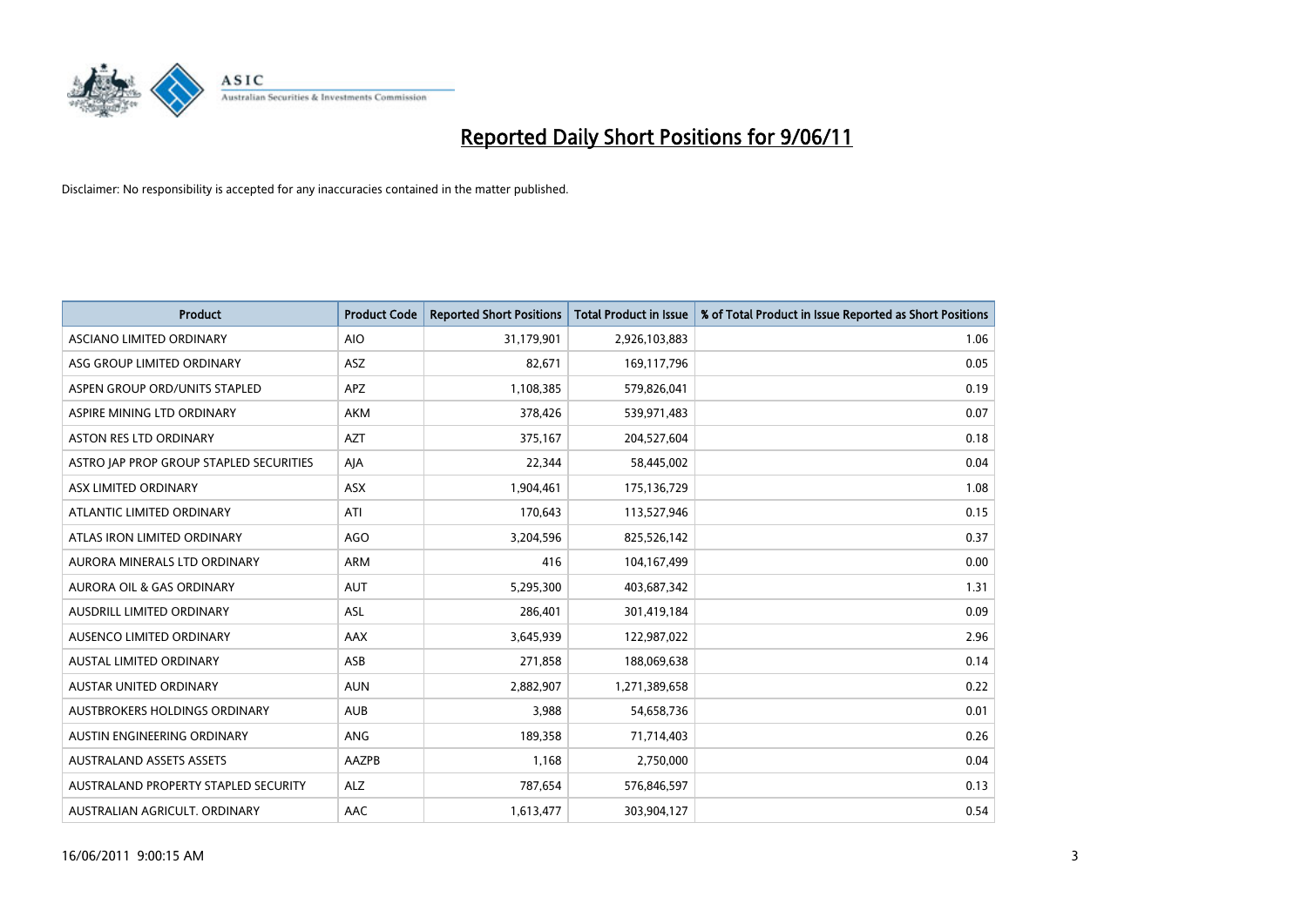

| <b>Product</b>                       | <b>Product Code</b> | <b>Reported Short Positions</b> | <b>Total Product in Issue</b> | % of Total Product in Issue Reported as Short Positions |
|--------------------------------------|---------------------|---------------------------------|-------------------------------|---------------------------------------------------------|
| <b>AUSTRALIAN EDUCATION UNITS</b>    | <b>AEU</b>          | 625,000                         | 175,465,397                   | 0.36                                                    |
| AUSTRALIAN FOUNDAT. ORDINARY         | AFI                 | 12,161                          | 1,016,903,220                 | 0.00                                                    |
| AUSTRALIAN INFRASTR, UNITS/ORDINARY  | <b>AIX</b>          | 2,195,488                       | 620,733,944                   | 0.34                                                    |
| AUSTRALIAN MINES LTD ORDINARY        | <b>AUZ</b>          | 1,400,000                       | 576,910,315                   | 0.24                                                    |
| AUSTRALIAN PHARM, ORDINARY           | API                 | 781,627                         | 488,115,883                   | 0.15                                                    |
| AUTOMOTIVE HOLDINGS ORDINARY         | <b>AHE</b>          | 124,379                         | 260,345,713                   | 0.05                                                    |
| AVEXA LIMITED ORDINARY               | <b>AVX</b>          | 243,657                         | 847,688,779                   | 0.03                                                    |
| AWE LIMITED ORDINARY                 | AWE                 | 2,486,024                       | 521,871,941                   | 0.48                                                    |
| AZUMAH RESOURCES ORDINARY            | <b>AZM</b>          | 350,640                         | 279,196,055                   | 0.13                                                    |
| <b>BANDANNA ENERGY ORDINARY</b>      | <b>BND</b>          | 905,298                         | 426,515,482                   | 0.21                                                    |
| BANK OF QUEENSLAND. ORDINARY         | <b>BOO</b>          | 3,902,705                       | 225,369,547                   | 1.71                                                    |
| <b>BANNERMAN RESOURCES ORDINARY</b>  | <b>BMN</b>          | 86,622                          | 234,435,934                   | 0.03                                                    |
| <b>BASE RES LIMITED ORDINARY</b>     | <b>BSE</b>          | 150,430                         | 165,341,114                   | 0.09                                                    |
| <b>BASSARI RESOURCES ORDINARY</b>    | <b>BSR</b>          | 687,802                         | 234,097,128                   | 0.29                                                    |
| BATHURST RESOURCES ORDINARY          | <b>BTU</b>          | 8,553,242                       | 666,141,330                   | 1.27                                                    |
| <b>BAUXITE RESOURCE LTD ORDINARY</b> | <b>BAU</b>          | 109,797                         | 235,379,896                   | 0.05                                                    |
| <b>BC IRON LIMITED ORDINARY</b>      | <b>BCI</b>          | 303,210                         | 94,381,000                    | 0.32                                                    |
| BEACH ENERGY LIMITED ORDINARY        | <b>BPT</b>          | 5,170,841                       | 1,102,788,311                 | 0.45                                                    |
| BEADELL RESOURCE LTD ORDINARY        | <b>BDR</b>          | 1,186,212                       | 622,372,828                   | 0.18                                                    |
| BENDIGO AND ADELAIDE ORDINARY        | <b>BEN</b>          | 6,943,398                       | 360,282,697                   | 1.92                                                    |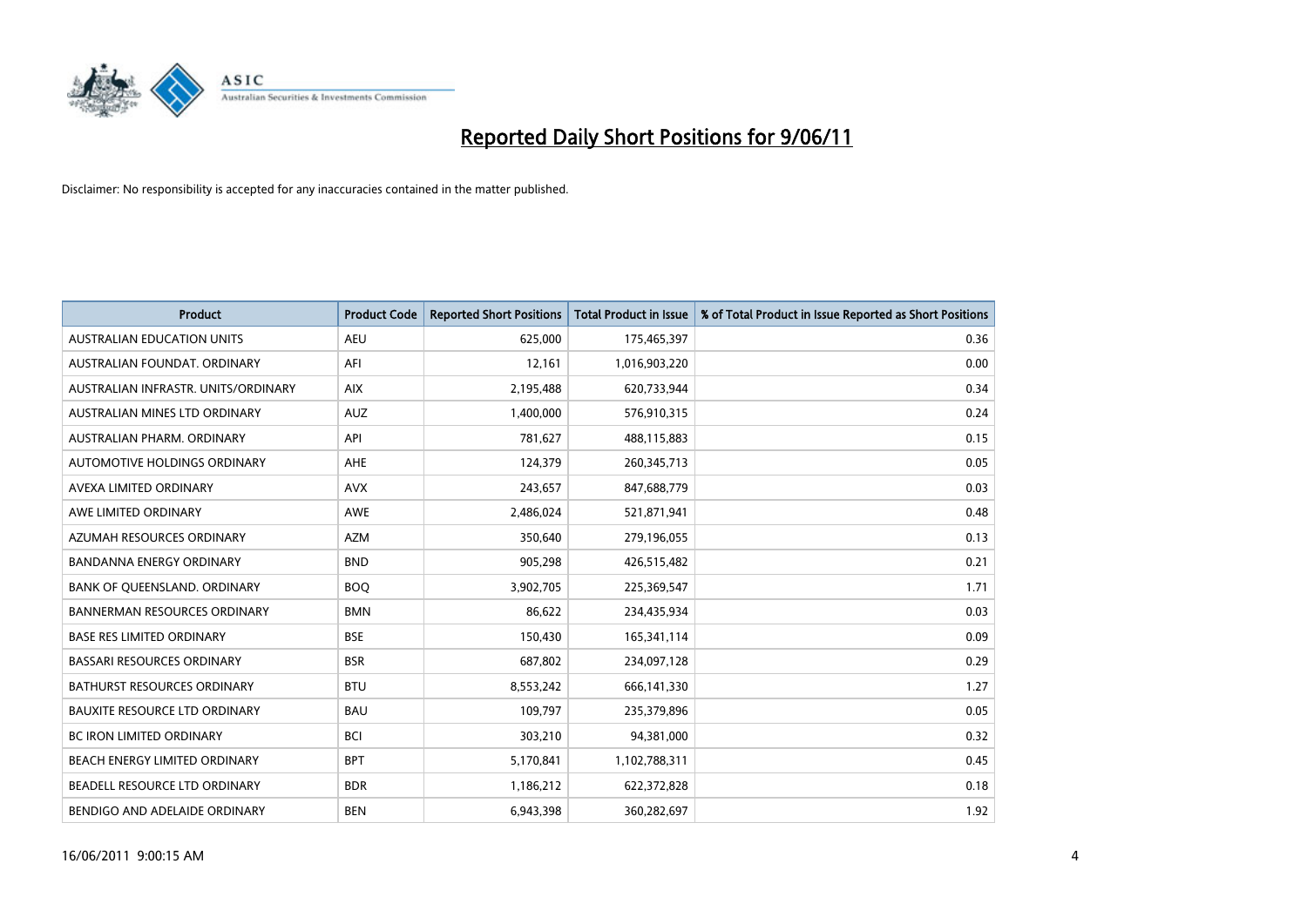

| <b>Product</b>                       | <b>Product Code</b> | <b>Reported Short Positions</b> | <b>Total Product in Issue</b> | % of Total Product in Issue Reported as Short Positions |
|--------------------------------------|---------------------|---------------------------------|-------------------------------|---------------------------------------------------------|
| BERKELEY RESOURCES ORDINARY          | <b>BKY</b>          | 546,972                         | 174,298,273                   | 0.30                                                    |
| BETASHARES ASX RES ETF UNITS         | <b>ORE</b>          | 188,220                         | 4,519,432                     | 4.16                                                    |
| <b>BHP BILLITON LIMITED ORDINARY</b> | <b>BHP</b>          | 45,348,649                      | 3,209,181,688                 | 1.39                                                    |
| <b>BILLABONG ORDINARY</b>            | <b>BBG</b>          | 14,405,038                      | 254,037,587                   | 5.68                                                    |
| <b>BIOTA HOLDINGS ORDINARY</b>       | <b>BTA</b>          | 2,310,748                       | 181,417,556                   | 1.27                                                    |
| <b>BISALLOY STEEL ORDINARY</b>       | <b>BIS</b>          | 84,480                          | 216,455,965                   | 0.04                                                    |
| BKI INVESTMENT LTD ORDINARY          | <b>BKI</b>          | 508                             | 422,863,407                   | 0.00                                                    |
| <b>BLACKMORES LIMITED ORDINARY</b>   | <b>BKL</b>          | 10,000                          | 16,744,292                    | 0.06                                                    |
| <b>BLACKTHORN RESOURCES ORDINARY</b> | <b>BTR</b>          | 35,848                          | 122,918,000                   | 0.03                                                    |
| <b>BLUESCOPE STEEL LTD ORDINARY</b>  | <b>BSL</b>          | 54,498,118                      | 1,842,207,385                 | 2.95                                                    |
| <b>BOART LONGYEAR ORDINARY</b>       | <b>BLY</b>          | 5,117,365                       | 461, 163, 412                 | 1.11                                                    |
| <b>BOOM LOGISTICS ORDINARY</b>       | <b>BOL</b>          | 337,999                         | 461,500,712                   | 0.07                                                    |
| BORAL LIMITED. ORDINARY              | <b>BLD</b>          | 34,419,116                      | 729,925,990                   | 4.71                                                    |
| BOTSWANA METALS LTD ORDINARY         | <b>BML</b>          | 7,000                           | 143,717,013                   | 0.00                                                    |
| <b>BOW ENERGY LIMITED ORDINARY</b>   | <b>BOW</b>          | 7,667,475                       | 349,517,229                   | 2.19                                                    |
| <b>BRADKEN LIMITED ORDINARY</b>      | <b>BKN</b>          | 2,041,693                       | 161,532,428                   | 1.27                                                    |
| <b>BRAMBLES LIMITED ORDINARY</b>     | <b>BXB</b>          | 22,029,829                      | 1,479,362,454                 | 1.45                                                    |
| BREVILLE GROUP LTD ORDINARY          | <b>BRG</b>          | 2,739                           | 129,995,322                   | 0.00                                                    |
| <b>BRICKWORKS LIMITED ORDINARY</b>   | <b>BKW</b>          | 18,066                          | 147,567,333                   | 0.01                                                    |
| BROCKMAN RESOURCES ORDINARY          | <b>BRM</b>          | 162,122                         | 144,803,151                   | 0.11                                                    |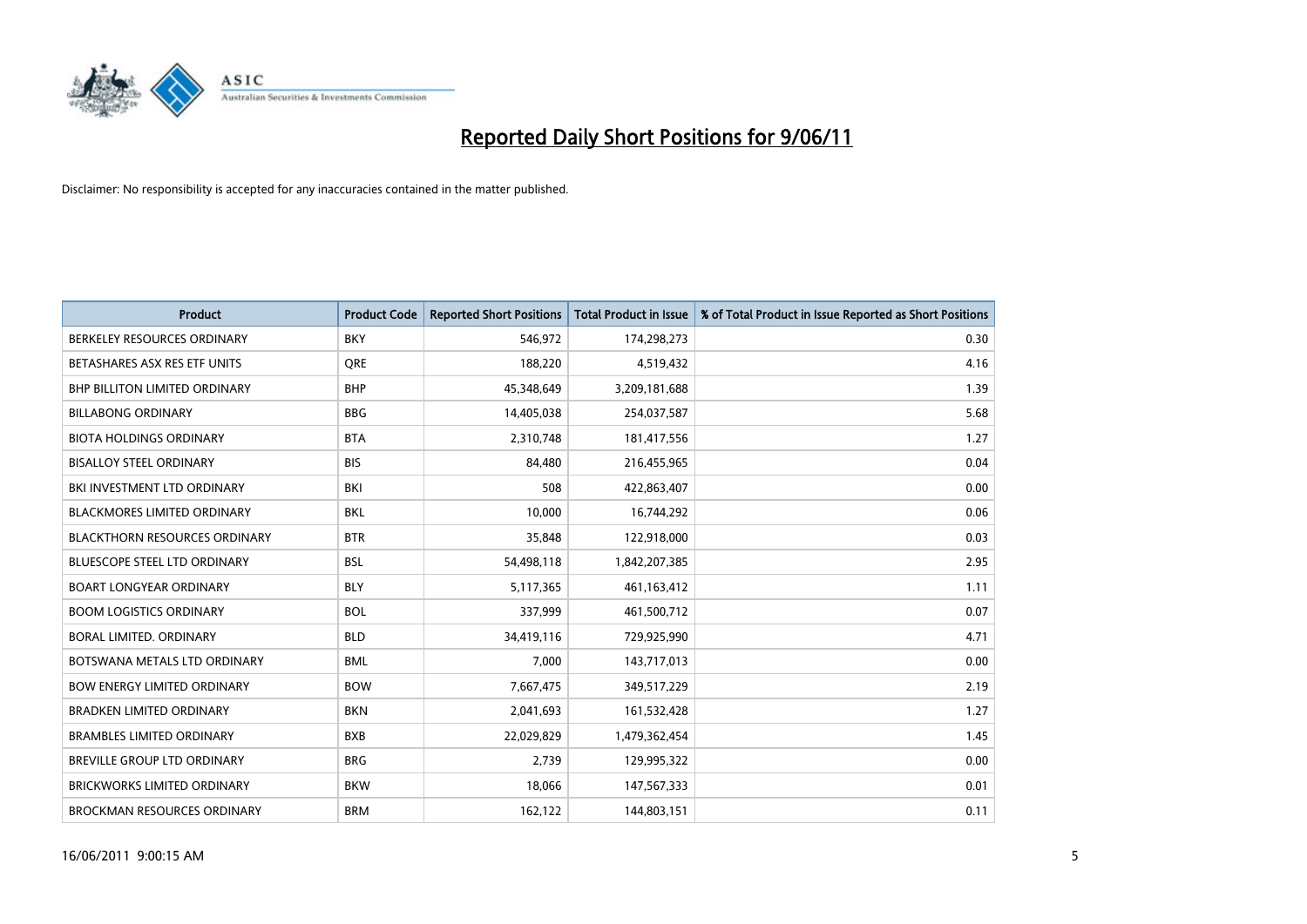

| <b>Product</b>                        | <b>Product Code</b> | <b>Reported Short Positions</b> | <b>Total Product in Issue</b> | % of Total Product in Issue Reported as Short Positions |
|---------------------------------------|---------------------|---------------------------------|-------------------------------|---------------------------------------------------------|
| BT INVESTMENT MNGMNT ORDINARY         | <b>BTT</b>          | 557,196                         | 160,000,000                   | 0.35                                                    |
| <b>BURU ENERGY ORDINARY</b>           | <b>BRU</b>          | 5,541,076                       | 182,840,549                   | 3.04                                                    |
| <b>BWP TRUST ORDINARY UNITS</b>       | <b>BWP</b>          | 1,480,658                       | 520,012,793                   | 0.28                                                    |
| CABCHARGE AUSTRALIA ORDINARY          | CAB                 | 931,905                         | 120,437,014                   | 0.76                                                    |
| <b>CALTEX AUSTRALIA ORDINARY</b>      | <b>CTX</b>          | 7,078,210                       | 270,000,000                   | 2.63                                                    |
| <b>CAMPBELL BROTHERS ORDINARY</b>     | <b>CPB</b>          | 188,026                         | 67,503,411                    | 0.27                                                    |
| CAPE LAMBERT RES LTD ORDINARY         | <b>CFE</b>          | 1,296,121                       | 571,849,603                   | 0.21                                                    |
| CARABELLA RES LTD ORDINARY            | <b>CLR</b>          | 14,707                          | 81,626,580                    | 0.02                                                    |
| <b>CARBON ENERGY ORDINARY</b>         | <b>CNX</b>          | 1,723,646                       | 698,517,858                   | 0.23                                                    |
| <b>CARDNO LIMITED ORDINARY</b>        | CDD                 | 17,510                          | 106,863,041                   | 0.01                                                    |
| CARNARVON PETROLEUM ORDINARY          | <b>CVN</b>          | 17,200,356                      | 687,820,634                   | 2.48                                                    |
| <b>CARNEGIE WAVE ENERGY ORDINARY</b>  | <b>CWE</b>          | 83,000                          | 899,087,627                   | 0.01                                                    |
| CARPATHIAN RESOURCES ORDINARY         | <b>CPN</b>          | 75,000                          | 265,533,501                   | 0.03                                                    |
| CARPENTARIA EXP. LTD ORDINARY         | CAP                 | 9,777                           | 98,741,301                    | 0.01                                                    |
| CARSALES.COM LTD ORDINARY             | <b>CRZ</b>          | 8,423,477                       | 234,348,300                   | 3.58                                                    |
| CASH CONVERTERS ORD/DIV ACCESS        | CCV                 | 68,191                          | 379,761,025                   | 0.01                                                    |
| <b>CASPIAN OIL &amp; GAS ORDINARY</b> | CIG                 | 50,000                          | 1,331,500,513                 | 0.00                                                    |
| CATALPA RESOURCES ORDINARY            | <b>CAH</b>          | 211,061                         | 178,031,701                   | 0.11                                                    |
| <b>CEC GROUP LIMITED ORDINARY</b>     | <b>CEG</b>          | 1,750                           | 79,662,662                    | 0.00                                                    |
| <b>CELLNET GROUP ORDINARY</b>         | <b>CLT</b>          | 1,342                           | 61,286,754                    | 0.00                                                    |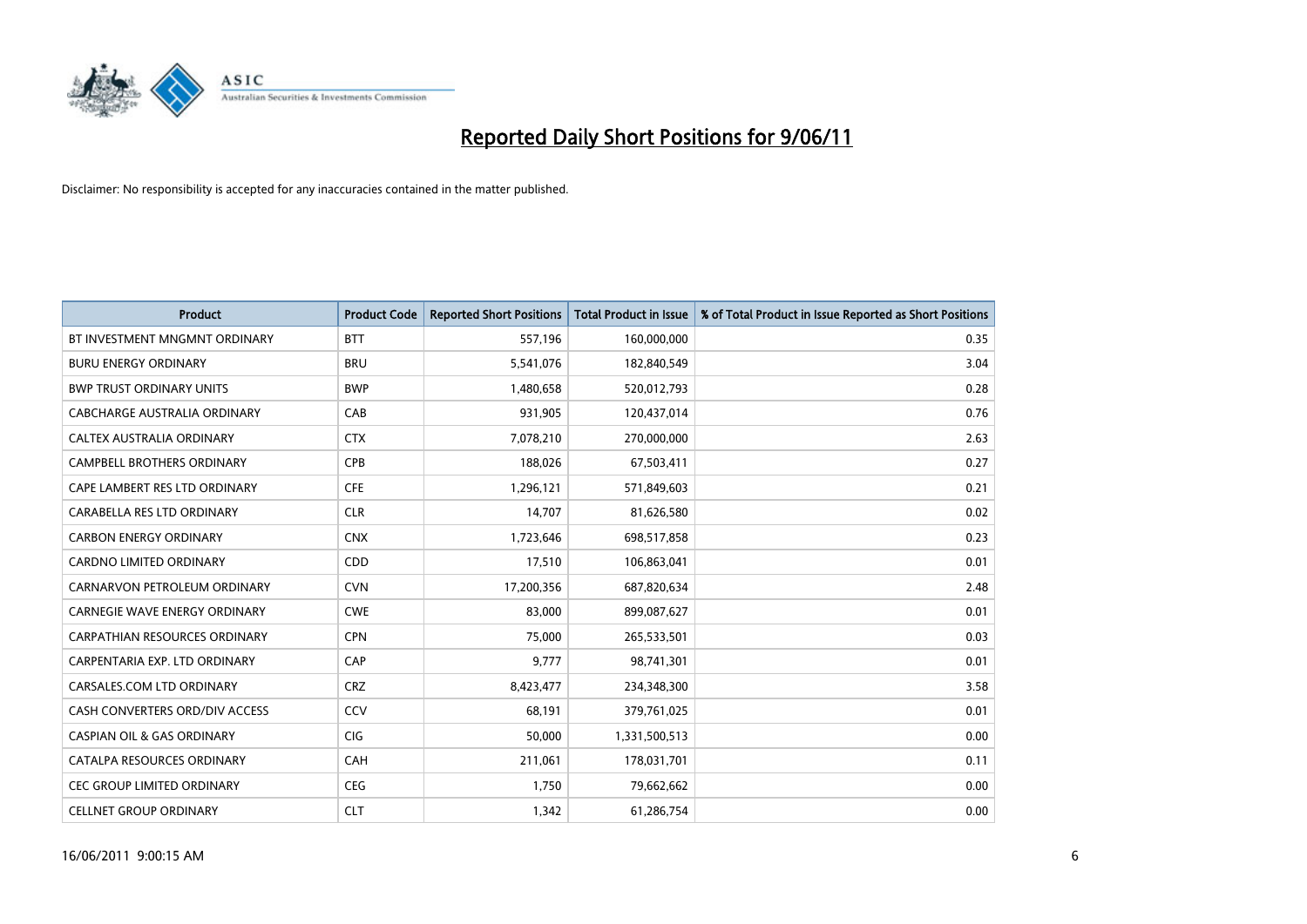

| <b>Product</b>                                | <b>Product Code</b> | <b>Reported Short Positions</b> | Total Product in Issue | % of Total Product in Issue Reported as Short Positions |
|-----------------------------------------------|---------------------|---------------------------------|------------------------|---------------------------------------------------------|
| CENTRAL PETROLEUM ORDINARY                    | <b>CTP</b>          | 79,118                          | 982,298,842            | 0.01                                                    |
| CENTRO PROPERTIES UNITS/ORD STAPLED           | <b>CNP</b>          | 6,692                           | 972,414,514            | 0.00                                                    |
| <b>CENTRO RETAIL GROUP STAPLED SECURITIES</b> | <b>CER</b>          | 2,158,750                       | 2,286,399,424          | 0.09                                                    |
| CERAMIC FUEL CELLS ORDINARY                   | <b>CFU</b>          | 1,167,073                       | 1,201,353,566          | 0.09                                                    |
| <b>CFS RETAIL PROPERTY UNITS</b>              | <b>CFX</b>          | 49,356,111                      | 2,839,591,911          | 1.70                                                    |
| <b>CGA MINING LIMITED ORDINARY</b>            | <b>CGX</b>          | 231,900                         | 333,265,726            | 0.07                                                    |
| <b>CHALLENGER DIV.PRO. STAPLED UNITS</b>      | <b>CDI</b>          | 116,119                         | 908,316,513            | 0.01                                                    |
| <b>CHALLENGER INFRAST, STAPLED UNITS</b>      | <b>CIF</b>          | 14,051                          | 316,223,785            | 0.00                                                    |
| <b>CHALLENGER LIMITED ORDINARY</b>            | CGF                 | 5,556,830                       | 498,608,162            | 1.11                                                    |
| <b>CHANDLER MACLEOD LTD ORDINARY</b>          | <b>CMG</b>          | 11,970                          | 463,971,344            | 0.00                                                    |
| CHARTER HALL GROUP STAPLED US PROHIBIT.       | <b>CHC</b>          | 1,490,107                       | 306,341,814            | 0.48                                                    |
| <b>CHARTER HALL OFFICE UNIT</b>               | CQO                 | 3,634,824                       | 493,319,730            | 0.72                                                    |
| <b>CHARTER HALL RETAIL UNITS</b>              | <b>COR</b>          | 358,271                         | 305,200,723            | 0.10                                                    |
| CHEMGENEX PHARMACEUT ORDINARY                 | <b>CXS</b>          | 16,659                          | 313,558,870            | 0.01                                                    |
| CITIGOLD CORP LTD ORDINARY                    | <b>CTO</b>          | 2,059,217                       | 1,105,078,301          | 0.18                                                    |
| <b>CLARIUS GRP LTD ORDINARY</b>               | <b>CND</b>          | 192,612                         | 88,128,815             | 0.22                                                    |
| CLEAN SEAS TUNA ORDINARY                      | <b>CSS</b>          | 10,934                          | 480,829,414            | 0.00                                                    |
| CLINUVEL PHARMACEUT. ORDINARY                 | <b>CUV</b>          | 4,127                           | 30,381,706             | 0.01                                                    |
| <b>CLOUGH LIMITED ORDINARY</b>                | <b>CLO</b>          | 292,624                         | 769,801,269            | 0.03                                                    |
| <b>COAL &amp; ALLIED ORDINARY</b>             | <b>CNA</b>          | 9,124                           | 86,584,735             | 0.00                                                    |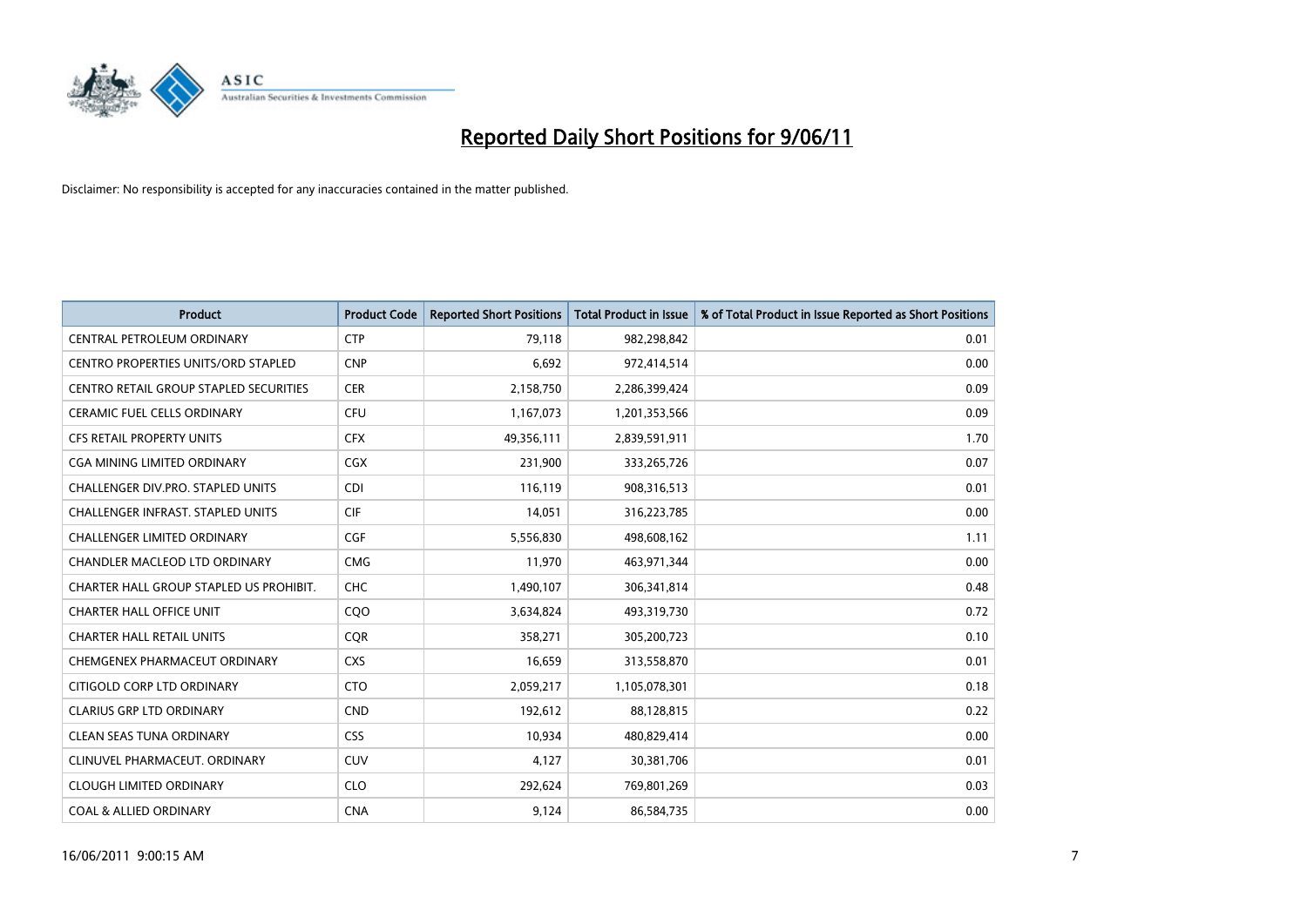

| <b>Product</b>                          | <b>Product Code</b> | <b>Reported Short Positions</b> | Total Product in Issue | % of Total Product in Issue Reported as Short Positions |
|-----------------------------------------|---------------------|---------------------------------|------------------------|---------------------------------------------------------|
| COAL OF AFRICA LTD ORDINARY             | <b>CZA</b>          | 490,144                         | 531,139,661            | 0.10                                                    |
| <b>COALSPUR MINES LTD ORDINARY</b>      | <b>CPL</b>          | 1,172,679                       | 532,215,816            | 0.20                                                    |
| <b>COALWORKS LIMITED ORDINARY</b>       | <b>CWK</b>          | 100,000                         | 149,088,955            | 0.07                                                    |
| COCA-COLA AMATIL ORDINARY               | <b>CCL</b>          | 8,718,575                       | 757,981,346            | 1.13                                                    |
| <b>COCHLEAR LIMITED ORDINARY</b>        | <b>COH</b>          | 1,663,133                       | 56,745,023             | 2.91                                                    |
| <b>COCKATOO COAL ORDINARY</b>           | <b>COK</b>          | 12,049,651                      | 1,016,096,908          | 1.17                                                    |
| <b>COFFEY INTERNATIONAL ORDINARY</b>    | <b>COF</b>          | 275.000                         | 134,066,081            | 0.21                                                    |
| <b>COKAL LTD ORDINARY</b>               | <b>CKA</b>          | 392,815                         | 128,495,735            | 0.31                                                    |
| COMMONWEALTH BANK, ORDINARY             | <b>CBA</b>          | 19,330,858                      | 1,558,627,244          | 1.19                                                    |
| <b>COMMONWEALTH PROP ORDINARY UNITS</b> | <b>CPA</b>          | 55,511,717                      | 2,449,599,711          | 2.27                                                    |
| <b>COMPASS RESOURCES ORDINARY</b>       | <b>CMR</b>          | 160,952                         | 147,402,920            | 0.11                                                    |
| <b>COMPUTERSHARE LTD ORDINARY</b>       | <b>CPU</b>          | 5,084,173                       | 555,664,059            | 0.89                                                    |
| <b>CONNECTEAST GROUP STAPLED</b>        | <b>CEU</b>          | 21,328,884                      | 3,940,145,951          | 0.54                                                    |
| CONQUEST MINING ORDINARY                | <b>COT</b>          | 542.295                         | 583,241,478            | 0.08                                                    |
| CONSOLIDATED MEDIA, ORDINARY            | <b>CMI</b>          | 3,566,916                       | 561,834,996            | 0.63                                                    |
| CONTANGO MICROCAP ORDINARY              | <b>CTN</b>          | 7,500                           | 146,423,793            | 0.01                                                    |
| CONTINENTAL COAL LTD ORDINARY           | CCC                 | 729,225                         | 1,980,616,757          | 0.04                                                    |
| COOPER ENERGY LTD ORDINARY              | <b>COE</b>          | 89,539                          | 292,576,001            | 0.03                                                    |
| <b>COPPER STRIKE LTD ORDINARY</b>       | <b>CSE</b>          | 714                             | 129,455,571            | 0.00                                                    |
| <b>CORDLIFE LIMITED ORDINARY</b>        | CBB                 |                                 | 145,360,920            | 0.00                                                    |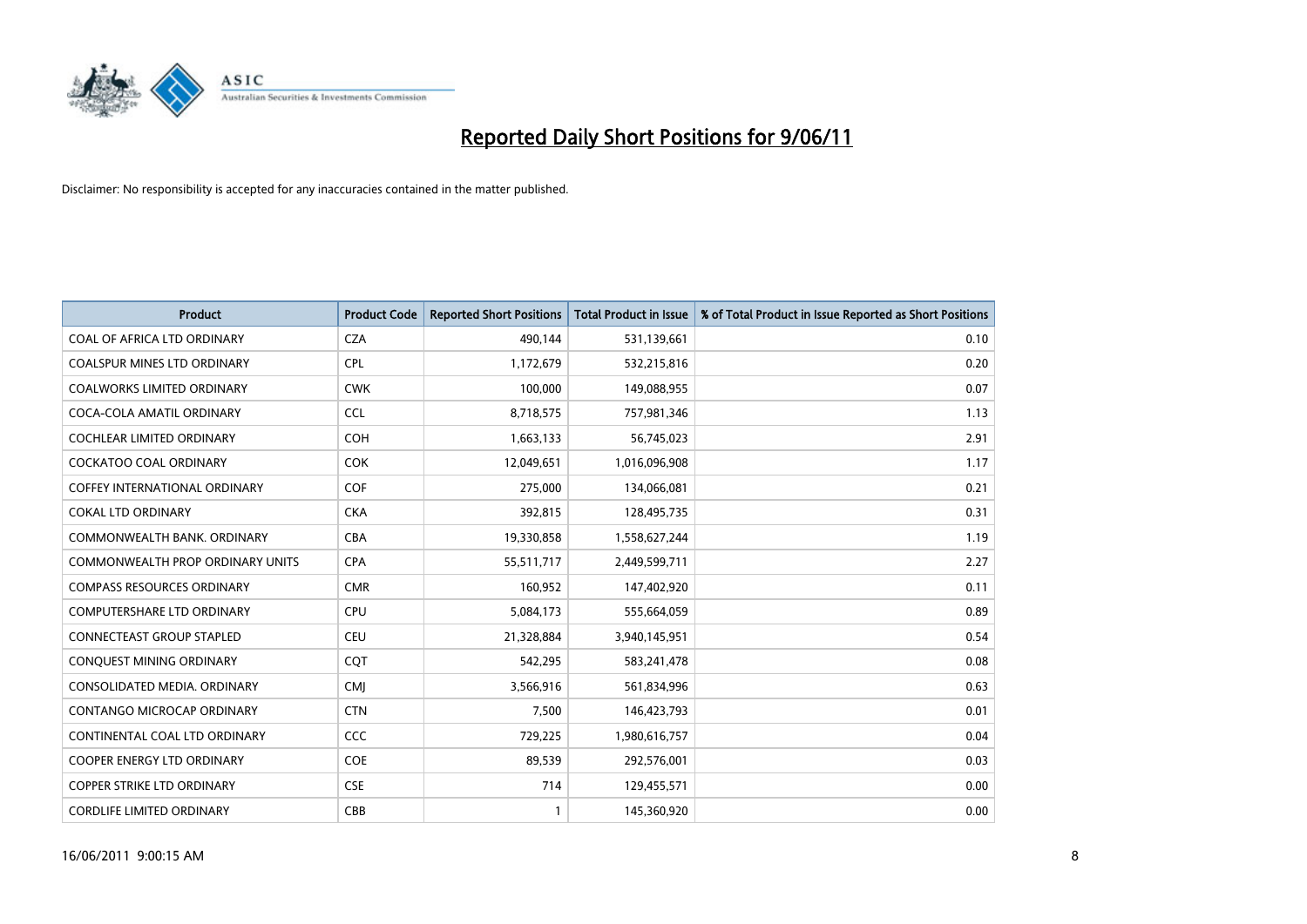

| <b>Product</b>                          | <b>Product Code</b> | <b>Reported Short Positions</b> | <b>Total Product in Issue</b> | % of Total Product in Issue Reported as Short Positions |
|-----------------------------------------|---------------------|---------------------------------|-------------------------------|---------------------------------------------------------|
| <b>COUNT FINANCIAL ORDINARY</b>         | COU                 | 733,842                         | 262,212,976                   | 0.28                                                    |
| <b>CREDIT CORP GROUP ORDINARY</b>       | <b>CCP</b>          | 4,998                           | 45,210,752                    | 0.01                                                    |
| <b>CROMWELL PROP STAPLED SECURITIES</b> | <b>CMW</b>          | 90,478                          | 964,737,315                   | 0.01                                                    |
| <b>CROWN LIMITED ORDINARY</b>           | <b>CWN</b>          | 3,686,005                       | 754,131,800                   | 0.47                                                    |
| <b>CSG LIMITED ORDINARY</b>             | CSV                 | 992,589                         | 282,567,499                   | 0.34                                                    |
| <b>CSL LIMITED ORDINARY</b>             | <b>CSL</b>          | 8,218,271                       | 529,396,133                   | 1.50                                                    |
| <b>CSR LIMITED ORDINARY</b>             | <b>CSR</b>          | 17,454,572                      | 506,000,315                   | 3.43                                                    |
| <b>CUDECO LIMITED ORDINARY</b>          | CDU                 | 918,977                         | 145,512,643                   | 0.63                                                    |
| <b>CUSTOMERS LIMITED ORDINARY</b>       | CUS                 | 169,514                         | 134,869,357                   | 0.12                                                    |
| DART ENERGY LTD ORDINARY                | <b>DTE</b>          | 4,755,696                       | 720,674,545                   | 0.65                                                    |
| DAVID JONES LIMITED ORDINARY            | <b>DIS</b>          | 32,381,845                      | 520,751,395                   | 6.19                                                    |
| DECMIL GROUP LIMITED ORDINARY           | <b>DCG</b>          | 17,769                          | 124,204,568                   | 0.01                                                    |
| DEEP YELLOW LIMITED ORDINARY            | <b>DYL</b>          | 17,791                          | 1,127,534,458                 | 0.00                                                    |
| DEVINE LIMITED ORDINARY                 | <b>DVN</b>          | 1,000                           | 634,918,223                   | 0.00                                                    |
| DEXUS PROPERTY GROUP STAPLED UNITS      | <b>DXS</b>          | 48,438,755                      | 4,839,024,176                 | 0.99                                                    |
| DISCOVERY METALS LTD ORDINARY           | <b>DML</b>          | 5,586,706                       | 437,114,481                   | 1.28                                                    |
| DOMINO PIZZA ENTERPR ORDINARY           | <b>DMP</b>          | 245,154                         | 68,407,674                    | 0.36                                                    |
| DOWNER EDI LIMITED ORDINARY             | <b>DOW</b>          | 6,847,562                       | 429,100,296                   | 1.58                                                    |
| DRAGON MINING LTD ORDINARY              | <b>DRA</b>          | 5,309                           | 75,170,613                    | 0.01                                                    |
| DUET GROUP STAPLED US PROHIBIT.         | <b>DUE</b>          | 2,054,972                       | 909,692,991                   | 0.20                                                    |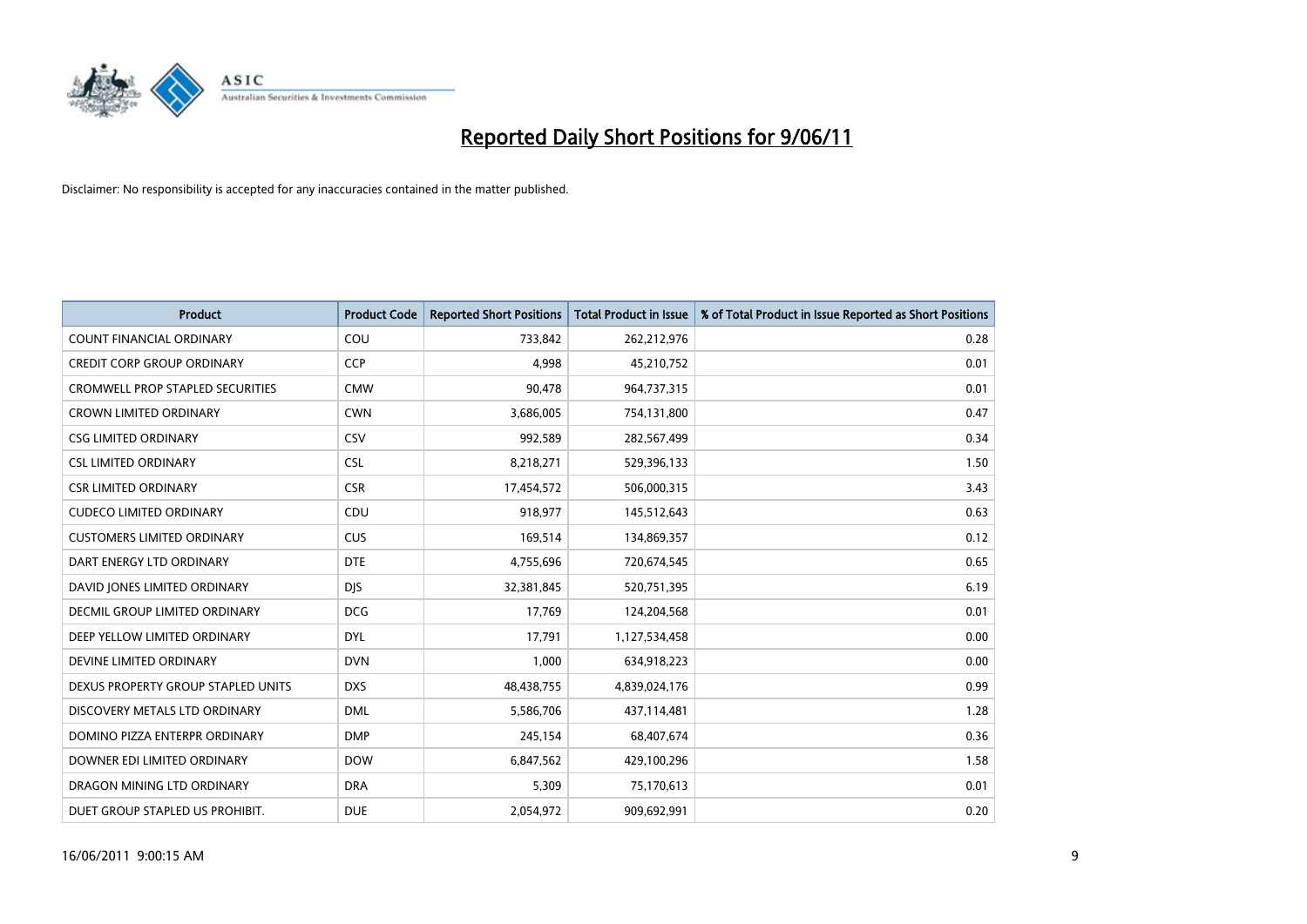

| <b>Product</b>                            | <b>Product Code</b> | <b>Reported Short Positions</b> | <b>Total Product in Issue</b> | % of Total Product in Issue Reported as Short Positions |
|-------------------------------------------|---------------------|---------------------------------|-------------------------------|---------------------------------------------------------|
| DULUXGROUP LIMITED ORDINARY               | <b>DLX</b>          | 6,815,540                       | 367,456,259                   | 1.84                                                    |
| DWS ADVANCED ORDINARY                     | <b>DWS</b>          | 134,428                         | 132,362,763                   | 0.10                                                    |
| <b>EASTERN STAR GAS ORDINARY</b>          | ESG                 | 9,297,930                       | 991,567,041                   | 0.92                                                    |
| ECHO ENTERTAINMENT DEFERRED SETTLEMENT    | EGP                 | 4,741,256                       | 688,019,737                   | 0.68                                                    |
| EDT RETAIL TRUST UNITS                    | <b>EDT</b>          | 889.779                         | 4,700,290,868                 | 0.02                                                    |
| <b>ELDERS LIMITED HYBRIDS</b>             | <b>ELDPA</b>        | 43,286                          | 1,500,000                     | 2.89                                                    |
| <b>ELDERS LIMITED ORDINARY</b>            | <b>ELD</b>          | 16,065,991                      | 448,598,480                   | 3.57                                                    |
| ELDORADO GOLD CORP CDI 1:1                | EAU                 | 127,758                         | 12,695,323                    | 1.00                                                    |
| ELEMENTAL MINERALS ORDINARY               | <b>ELM</b>          | 62,777                          | 170,034,992                   | 0.04                                                    |
| ELIXIR PETROLEUM LTD ORDINARY             | <b>EXR</b>          | 324,400                         | 188,988,472                   | 0.17                                                    |
| <b>EMECO HOLDINGS ORDINARY</b>            | <b>EHL</b>          | 1,287,504                       | 631,237,586                   | 0.19                                                    |
| <b>ENERGY RESOURCES ORDINARY 'A'</b>      | <b>ERA</b>          | 5,463,181                       | 190,737,934                   | 2.87                                                    |
| <b>ENERGY WORLD CORPOR, ORDINARY</b>      | <b>EWC</b>          | 22,446,948                      | 1,561,166,672                 | 1.41                                                    |
| <b>ENTEK ENERGY LTD ORDINARY</b>          | ETE                 | 489.903                         | 408,525,909                   | 0.12                                                    |
| ENTELLECT LIMITED ORDINARY                | <b>ESN</b>          | 464,050                         | 87,239,240                    | 0.53                                                    |
| <b>ENVESTRA LIMITED ORDINARY</b>          | <b>ENV</b>          | 4,133,856                       | 1,468,560,201                 | 0.28                                                    |
| EQUINOX MINERALS LTD CHESS DEPOSITARY INT | EON                 | 1,597,057                       | 879,495,876                   | 0.19                                                    |
| EVEREST FINANCIAL ORDINARY                | <b>EFG</b>          | 4,300                           | 25,143,824                    | 0.02                                                    |
| <b>EXTRACT RESOURCES ORDINARY</b>         | <b>EXT</b>          | 563,723                         | 251,191,285                   | 0.20                                                    |
| FAIRFAX MEDIA LTD ORDINARY                | <b>FXI</b>          | 309,871,480                     | 2,351,955,725                 | 13.15                                                   |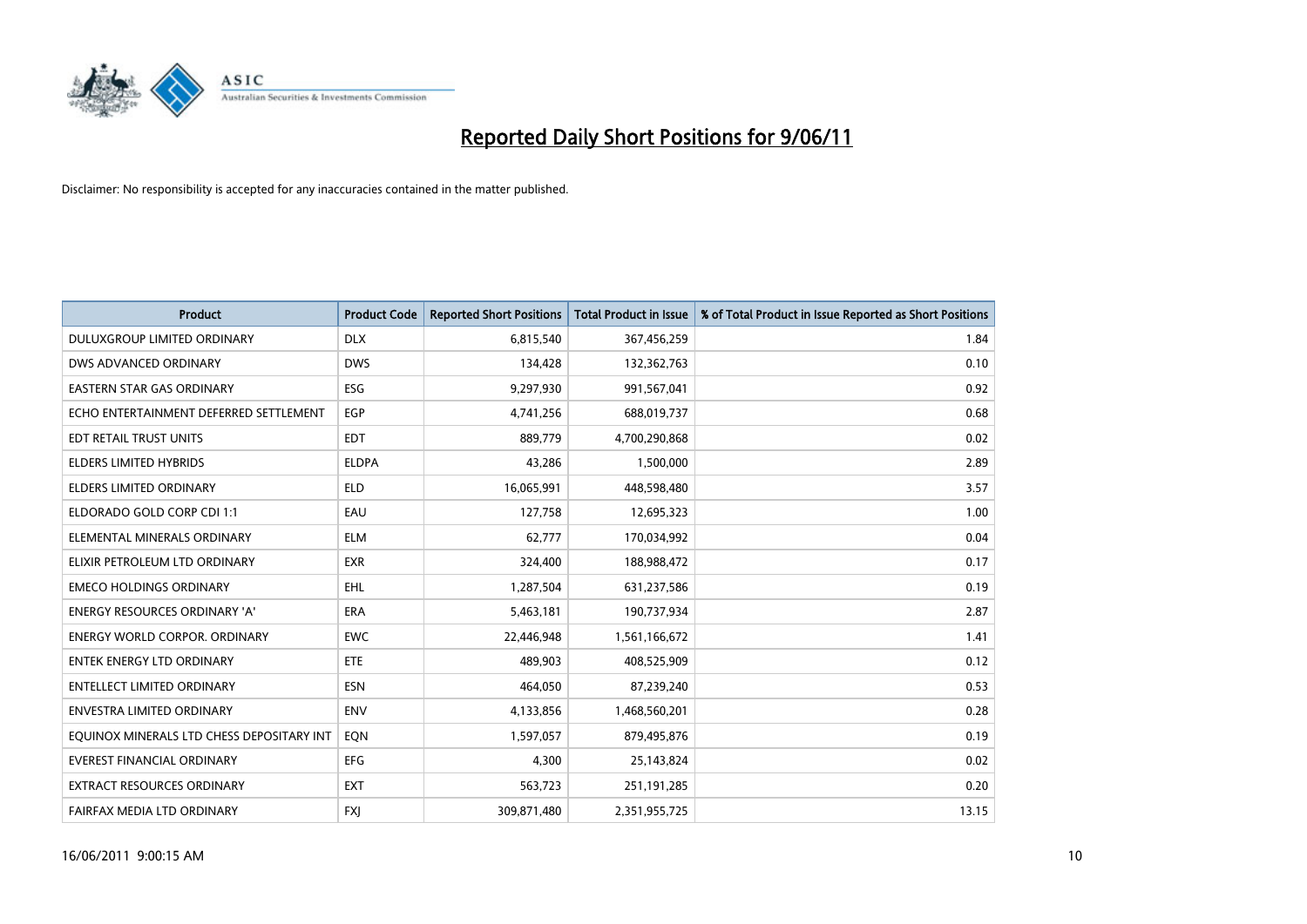

| <b>Product</b>                        | <b>Product Code</b> | <b>Reported Short Positions</b> | Total Product in Issue | % of Total Product in Issue Reported as Short Positions |
|---------------------------------------|---------------------|---------------------------------|------------------------|---------------------------------------------------------|
| <b>FAR LTD ORDINARY</b>               | <b>FAR</b>          | 21,045,629                      | 1,245,351,164          | 1.69                                                    |
| FERRAUS LIMITED ORDINARY              | <b>FRS</b>          | 370                             | 249,398,565            | 0.00                                                    |
| FISHER & PAYKEL APP. ORDINARY         | <b>FPA</b>          | 18,298                          | 724,235,162            | 0.00                                                    |
| FISHER & PAYKEL H. ORDINARY           | <b>FPH</b>          | 2,385,266                       | 520,473,867            | 0.46                                                    |
| FKP PROPERTY GROUP STAPLED SECURITIES | <b>FKP</b>          | 22,320,873                      | 1,184,196,147          | 1.89                                                    |
| FLEETWOOD CORP ORDINARY               | <b>FWD</b>          | 334,016                         | 57,847,937             | 0.57                                                    |
| FLETCHER BUILDING ORDINARY            | <b>FBU</b>          | 6,525,074                       | 678,573,570            | 0.94                                                    |
| FLEXIGROUP LIMITED ORDINARY           | <b>FXL</b>          | 63,976                          | 275,897,673            | 0.02                                                    |
| FLIGHT CENTRE ORDINARY                | <b>FLT</b>          | 3,670,993                       | 99,946,094             | 3.65                                                    |
| FLINDERS MINES LTD ORDINARY           | <b>FMS</b>          | 21,369,299                      | 1,820,769,571          | 1.16                                                    |
| <b>FOCUS MINERALS LTD ORDINARY</b>    | <b>FML</b>          | 339,999                         | 3,440,515,431          | 0.01                                                    |
| <b>FORGE GROUP LIMITED ORDINARY</b>   | <b>FGE</b>          | 34,239                          | 82,924,014             | 0.04                                                    |
| <b>FORTE ENERGY NL ORDINARY</b>       | <b>FTE</b>          | 2,658,986                       | 695,589,311            | 0.38                                                    |
| FORTESCUE METALS GRP ORDINARY         | <b>FMG</b>          | 25,732,023                      | 3,113,348,659          | 0.82                                                    |
| <b>FOSTER'S GROUP ORDINARY</b>        | <b>FGL</b>          | 8,791,524                       | 1,940,894,542          | 0.43                                                    |
| FTD CORPORATION ORDINARY              | <b>FTD</b>          | 8,088                           | 36,474,593             | 0.02                                                    |
| <b>FUNTASTIC LIMITED ORDINARY</b>     | <b>FUN</b>          | 322,528                         | 340,997,682            | 0.09                                                    |
| <b>G.U.D. HOLDINGS ORDINARY</b>       | GUD                 | 485,145                         | 69,089,611             | 0.69                                                    |
| <b>GALAXY RESOURCES ORDINARY</b>      | <b>GXY</b>          | 547,608                         | 323,327,000            | 0.16                                                    |
| <b>GEODYNAMICS LIMITED ORDINARY</b>   | GDY                 | 108.692                         | 336,892,832            | 0.04                                                    |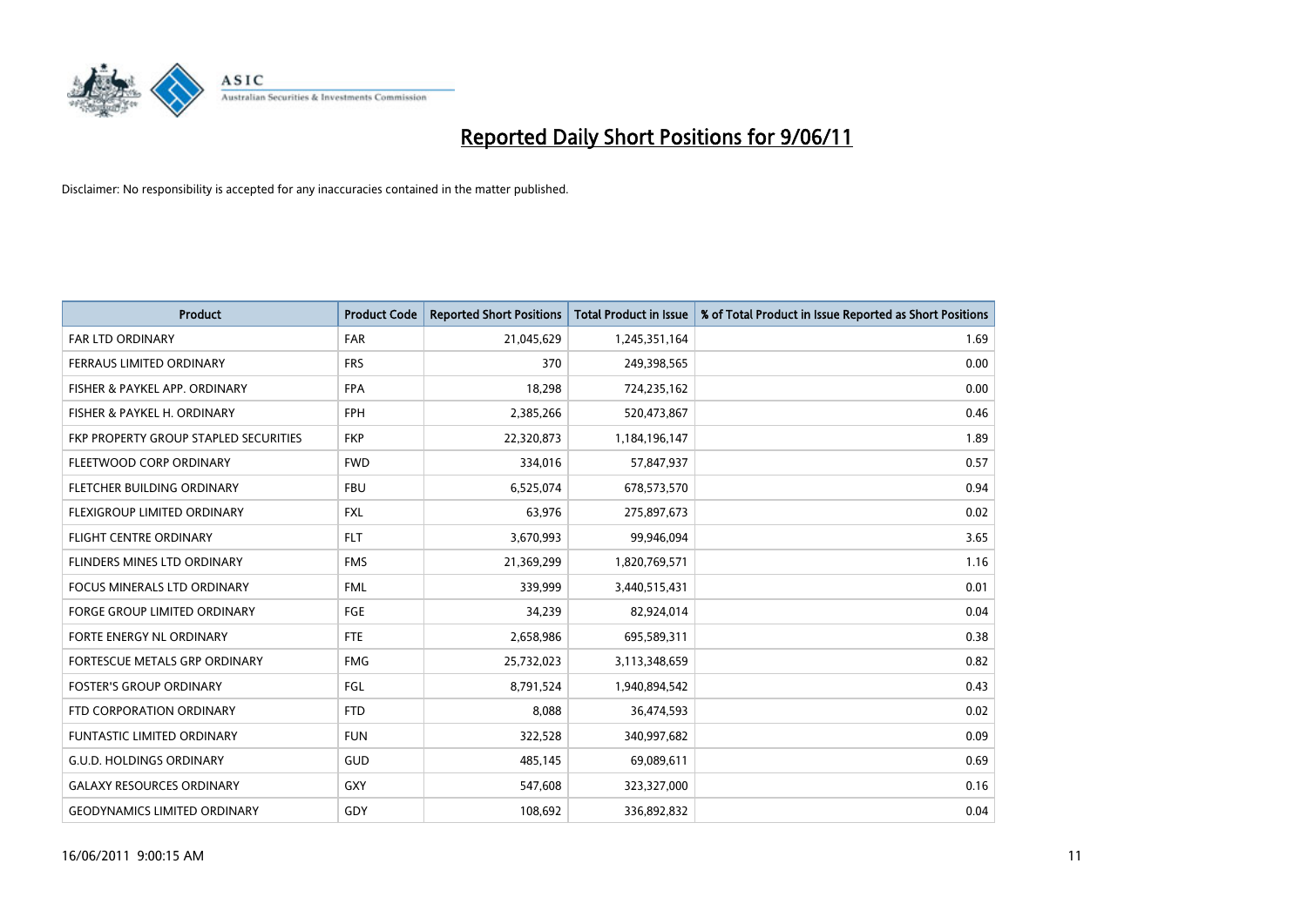

| <b>Product</b>                            | <b>Product Code</b> | <b>Reported Short Positions</b> | Total Product in Issue | % of Total Product in Issue Reported as Short Positions |
|-------------------------------------------|---------------------|---------------------------------|------------------------|---------------------------------------------------------|
| <b>GINDALBIE METALS LTD ORDINARY</b>      | <b>GBG</b>          | 46,219,612                      | 935,615,590            | 4.91                                                    |
| <b>GLOBAL MINING ORDINARY</b>             | <b>GMI</b>          | 8,951                           | 191,820,968            | 0.00                                                    |
| <b>GLOUCESTER COAL ORDINARY</b>           | GCL                 | 364,338                         | 164,748,152            | 0.22                                                    |
| <b>GME RESOURCES LTD ORDINARY</b>         | <b>GME</b>          | 800                             | 315,549,544            | 0.00                                                    |
| <b>GOLD ONE INT LTD ORDINARY</b>          | GDO                 | 584,710                         | 808,599,001            | 0.07                                                    |
| <b>GOLD ROAD RES LTD ORDINARY</b>         | GOR                 | 371,630                         | 290,704,907            | 0.13                                                    |
| <b>GOLDEN WEST RESOURCE ORDINARY</b>      | <b>GWR</b>          | 1,651                           | 192,082,567            | 0.00                                                    |
| <b>GOODMAN FIELDER. ORDINARY</b>          | <b>GFF</b>          | 28,077,770                      | 1,380,386,438          | 2.03                                                    |
| <b>GOODMAN GROUP STAPLED US PROHIBIT.</b> | <b>GMG</b>          | 38,750,203                      | 7,394,607,411          | 0.51                                                    |
| <b>GPT GROUP STAPLED SEC.</b>             | <b>GPT</b>          | 16,722,153                      | 1,855,529,431          | 0.88                                                    |
| <b>GRAINCORP LIMITED A CLASS ORDINARY</b> | <b>GNC</b>          | 623,371                         | 198,318,900            | 0.31                                                    |
| <b>GRANGE RESOURCES. ORDINARY</b>         | <b>GRR</b>          | 118,443                         | 1,153,181,487          | 0.00                                                    |
| <b>GREENCAP LIMITED ORDINARY</b>          | GCG                 |                                 | 262,515,385            | 0.00                                                    |
| <b>GREENLAND MIN EN LTD ORDINARY</b>      | GGG                 | 1,131,187                       | 348,800,509            | 0.32                                                    |
| <b>GRYPHON MINERALS LTD ORDINARY</b>      | GRY                 | 1,713,397                       | 299,922,058            | 0.58                                                    |
| <b>GUILDFORD COAL LTD ORDINARY</b>        | <b>GUF</b>          | 74,391                          | 213,532,609            | 0.03                                                    |
| GUINNESS PEAT GROUP. CHESS DEPOSITARY INT | GPG                 | 1,124,731                       | 296,096,600            | 0.38                                                    |
| <b>GUIARAT NRE COAL LTD ORDINARY</b>      | <b>GNM</b>          | 29,182                          | 990,955,858            | 0.00                                                    |
| <b>GUNNS LIMITED ORDINARY</b>             | <b>GNS</b>          | 53,663,208                      | 848,401,559            | 6.32                                                    |
| <b>GWA GROUP LTD ORDINARY</b>             | <b>GWA</b>          | 7,996,067                       | 301,525,014            | 2.63                                                    |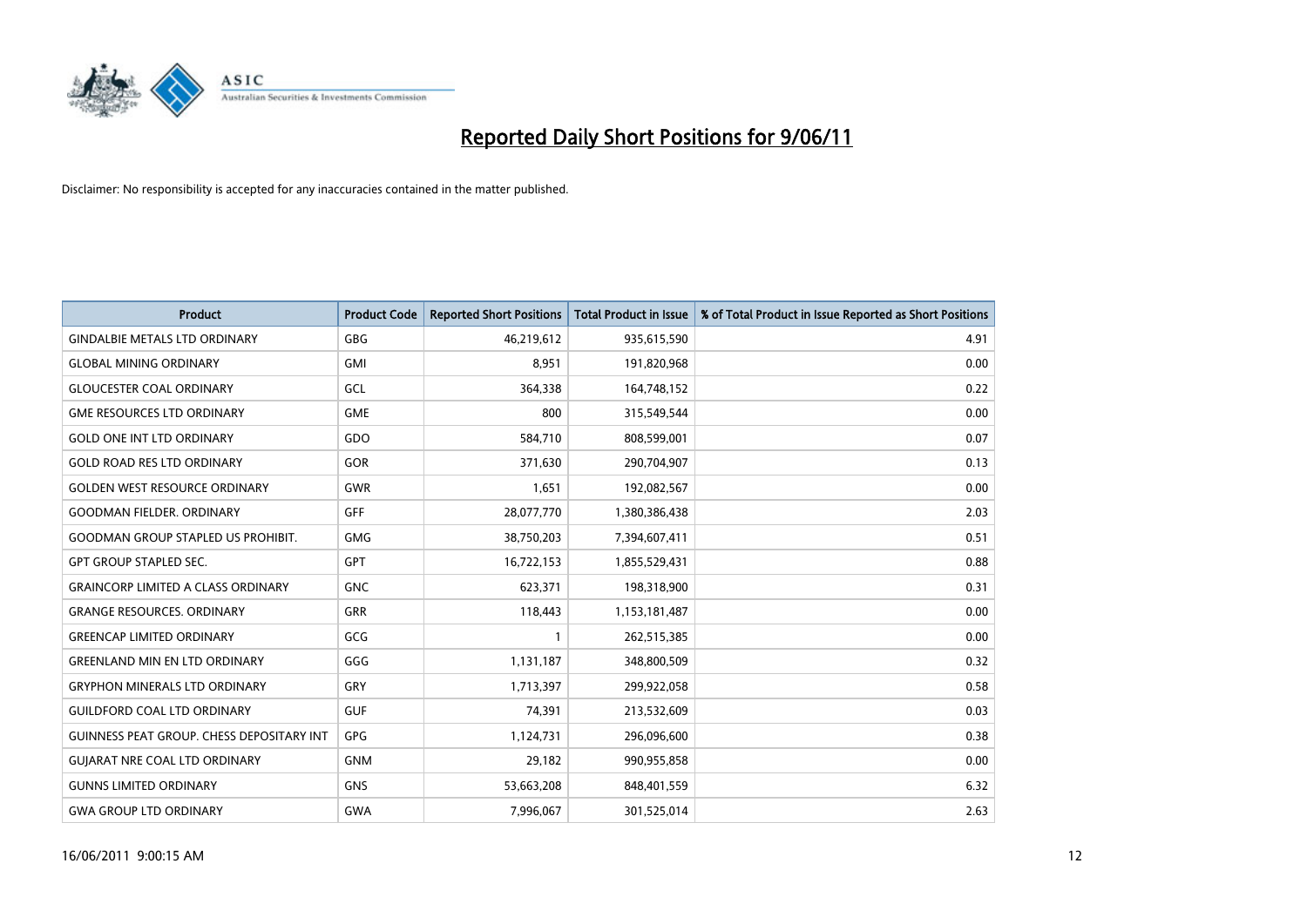

| <b>Product</b>                        | <b>Product Code</b> | <b>Reported Short Positions</b> | <b>Total Product in Issue</b> | % of Total Product in Issue Reported as Short Positions |
|---------------------------------------|---------------------|---------------------------------|-------------------------------|---------------------------------------------------------|
| <b>HARVEY NORMAN ORDINARY</b>         | <b>HVN</b>          | 41,661,009                      | 1,062,316,784                 | 3.91                                                    |
| HASTIE GROUP LIMITED ORDINARY         | <b>HST</b>          | 951,672                         | 239,781,419                   | 0.39                                                    |
| HASTINGS DIVERSIFIED STAPLED SECURITY | <b>HDF</b>          | 1,049,627                       | 529,187,294                   | 0.20                                                    |
| HEARTWARE INT INC CDI 35:1            | <b>HIN</b>          | 272,008                         | 48,598,550                    | 0.56                                                    |
| <b>HENDERSON GROUP CDI 1:1</b>        | <b>HGG</b>          | 3,076,952                       | 596,893,247                   | 0.52                                                    |
| HFA HOLDINGS LIMITED ORDINARY         | <b>HFA</b>          | 456,348                         | 117,332,831                   | 0.38                                                    |
| <b>HIGHLANDS PACIFIC ORDINARY</b>     | <b>HIG</b>          | 2,550,983                       | 686,082,148                   | 0.37                                                    |
| HILLGROVE RES LTD ORDINARY            | <b>HGO</b>          | 123,296                         | 793,698,575                   | 0.02                                                    |
| HILLS HOLDINGS LTD ORDINARY           | <b>HIL</b>          | 3,875,227                       | 249,139,016                   | 1.55                                                    |
| HORIZON OIL LIMITED ORDINARY          | <b>HZN</b>          | 5,754,640                       | 1,130,811,515                 | 0.50                                                    |
| HUNNU COAL LIMITED ORDINARY           | <b>HUN</b>          | 279,261                         | 212,565,002                   | 0.12                                                    |
| <b>ICON ENERGY LIMITED ORDINARY</b>   | <b>ICN</b>          | 67,000                          | 469,301,394                   | 0.01                                                    |
| <b>IINET LIMITED ORDINARY</b>         | <b>IIN</b>          | 1,262,602                       | 152,160,119                   | 0.82                                                    |
| <b>ILUKA RESOURCES ORDINARY</b>       | <b>ILU</b>          | 8,431,950                       | 418,700,517                   | 2.01                                                    |
| <b>IMDEX LIMITED ORDINARY</b>         | <b>IMD</b>          | 35,566                          | 199,414,165                   | 0.01                                                    |
| IMF (AUSTRALIA) LTD ORDINARY          | <b>IMF</b>          | 341,056                         | 123,828,193                   | 0.27                                                    |
| <b>IMX RESOURCES LTD ORDINARY</b>     | <b>IXR</b>          | 20,005                          | 262,612,803                   | 0.01                                                    |
| <b>INCITEC PIVOT ORDINARY</b>         | <b>IPL</b>          | 1,889,879                       | 1,628,730,107                 | 0.10                                                    |
| <b>INDAGO RESOURCES LTD ORDINARY</b>  | <b>IDG</b>          | 8,179                           | 6,141,546                     | 0.13                                                    |
| INDEPENDENCE GROUP ORDINARY           | <b>IGO</b>          | 1,020,462                       | 199,499,323                   | 0.50                                                    |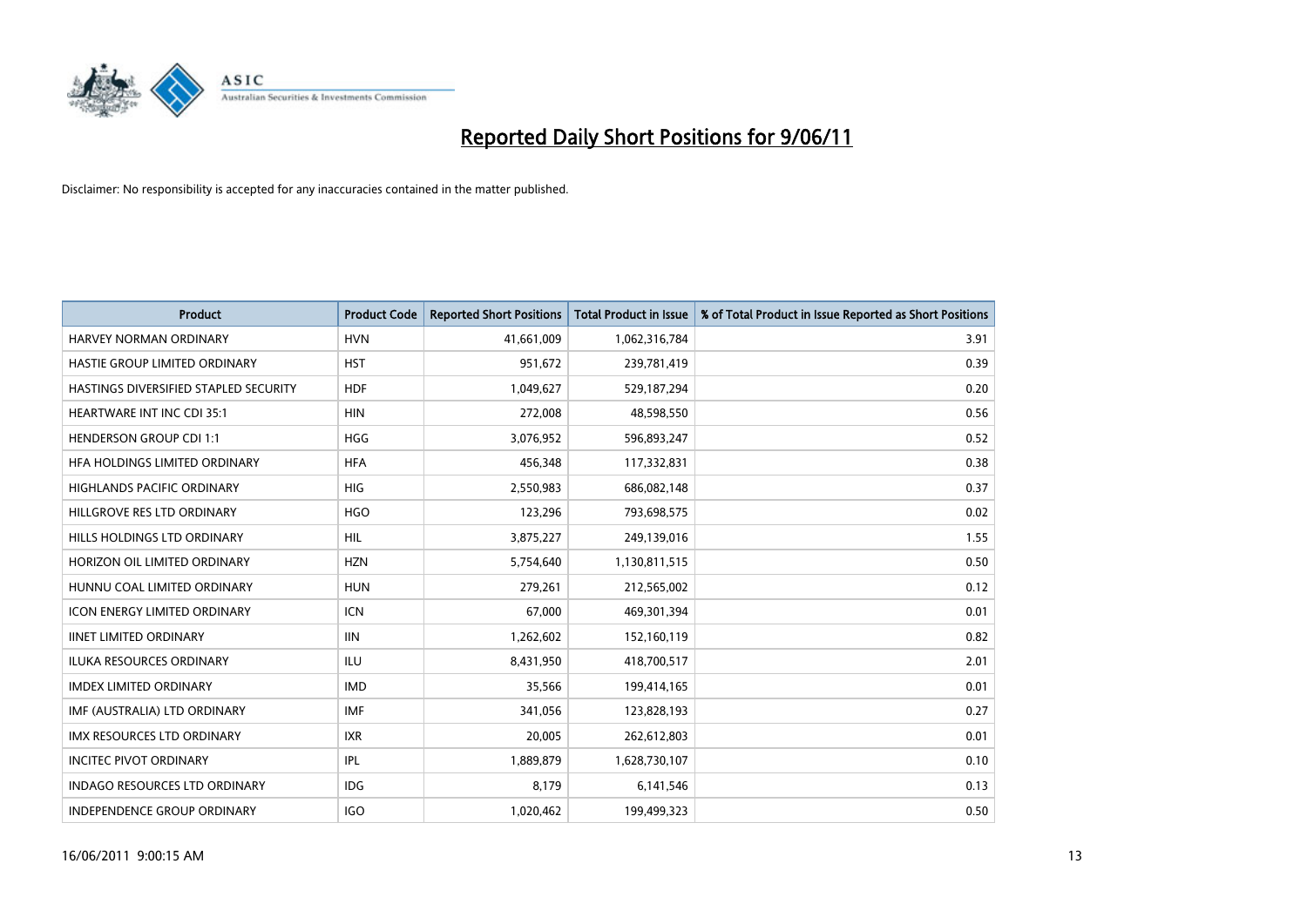

| <b>Product</b>                            | <b>Product Code</b> | <b>Reported Short Positions</b> | Total Product in Issue | % of Total Product in Issue Reported as Short Positions |
|-------------------------------------------|---------------------|---------------------------------|------------------------|---------------------------------------------------------|
| <b>INDOPHIL RESOURCES ORDINARY</b>        | <b>IRN</b>          | 1,000,611                       | 471,445,763            | 0.21                                                    |
| <b>INDUSTREA LIMITED ORDINARY</b>         | IDL                 | 1,582,345                       | 364,524,797            | 0.43                                                    |
| <b>INFIGEN ENERGY STAPLED SECURITIES</b>  | <b>IFN</b>          | 5,452,005                       | 762,265,972            | 0.71                                                    |
| ING RE COM GROUP STAPLED SECURITIES       | <b>ILF</b>          | 9,075                           | 441,029,194            | 0.00                                                    |
| <b>INSURANCE AUSTRALIA ORDINARY</b>       | IAG                 | 10,417,606                      | 2,079,034,021          | 0.49                                                    |
| INT GOLDFIELDS LTD ORDINARY               | <b>IGS</b>          | 12,197,682                      | 571,520,386            | 2.13                                                    |
| <b>INTEGRA MINING LTD, ORDINARY</b>       | <b>IGR</b>          | 6,038,952                       | 841,525,727            | 0.71                                                    |
| <b>INTREPID MINES ORDINARY</b>            | <b>IAU</b>          | 3,045,063                       | 520,626,235            | 0.57                                                    |
| INVESTA OFFICE FUND STAPLED SECURITIES    | <b>IOF</b>          | 15,442,219                      | 2,729,071,212          | 0.56                                                    |
| <b>INVOCARE LIMITED ORDINARY</b>          | <b>IVC</b>          | 1,271,922                       | 102,421,288            | 1.25                                                    |
| ION LIMITED ORDINARY                      | <b>ION</b>          | 164,453                         | 256,365,105            | 0.06                                                    |
| <b>IOOF HOLDINGS LTD ORDINARY</b>         | <b>IFL</b>          | 835,196                         | 229,794,395            | 0.35                                                    |
| <b>IRESS MARKET TECH. ORDINARY</b>        | <b>IRE</b>          | 2.546.640                       | 126,018,142            | 2.02                                                    |
| <b>IRON ORE HOLDINGS ORDINARY</b>         | <b>IOH</b>          | 58,168                          | 166,087,005            | 0.04                                                    |
| ISHARES MSCI AUS 200 ISHARES MSCI AUS 200 | <b>IOZ</b>          | 1,780                           | 1,950,015              | 0.09                                                    |
| ISHARES S&P 500 CDI 1:1                   | <b>IVV</b>          | 6.804                           | 116,350,000            | 0.01                                                    |
| ISHARES S&P HIGH DIV ISHARES S&P HIGH DIV | <b>IHD</b>          | 5,208                           | 2,200,055              | 0.24                                                    |
| ISHARES SMALL ORDS ISHARES SMALL ORDS     | <b>ISO</b>          | 152,036                         | 3,900,000              | 3.90                                                    |
| <b>ISOFT GROUP LIMITED ORDINARY</b>       | <b>ISF</b>          | 5,029,083                       | 1,070,915,673          | 0.47                                                    |
| <b>IVANHOE AUSTRALIA ORDINARY</b>         | <b>IVA</b>          | 549,756                         | 418,709,553            | 0.12                                                    |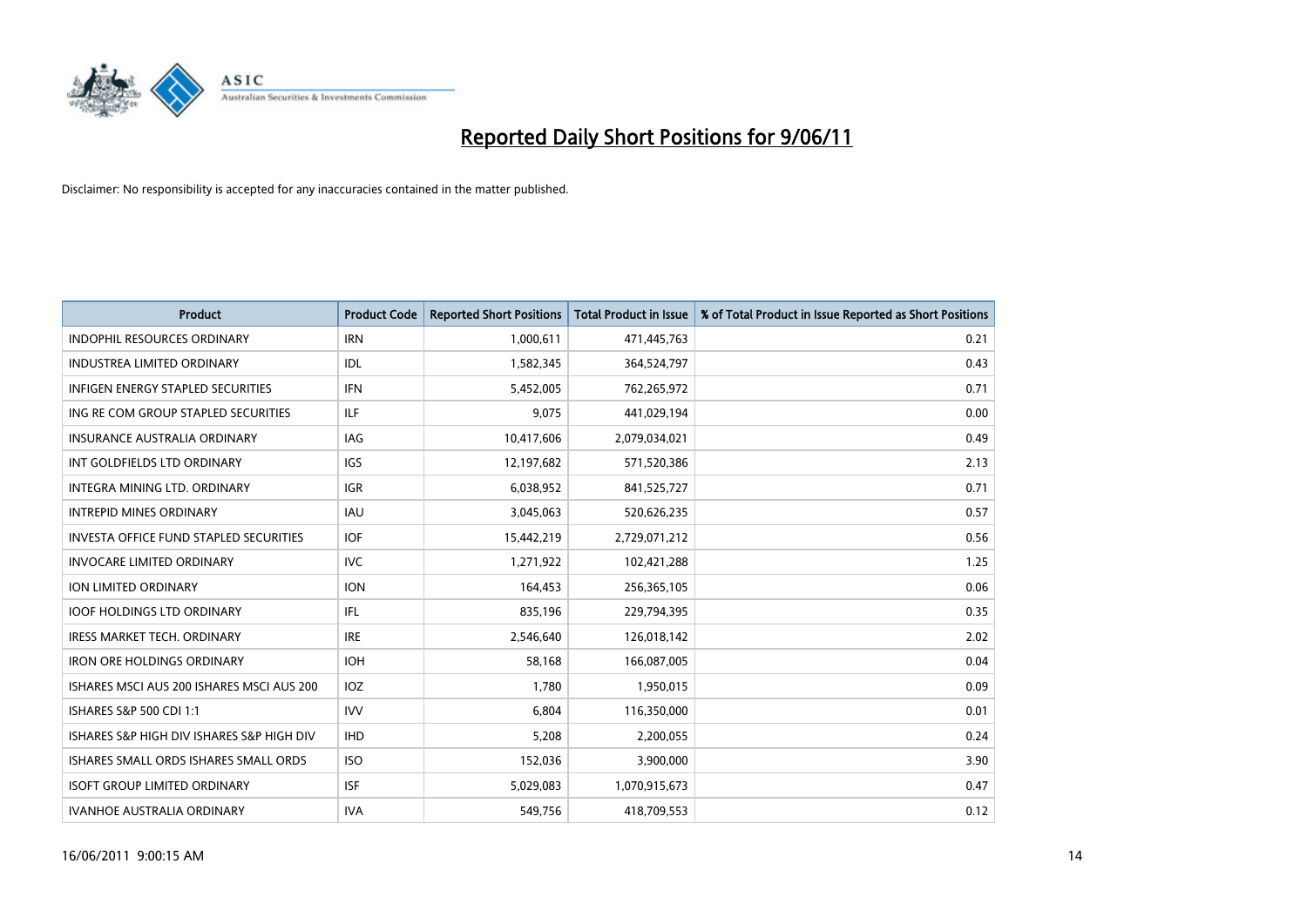

| <b>Product</b>                                  | <b>Product Code</b> | <b>Reported Short Positions</b> | Total Product in Issue | % of Total Product in Issue Reported as Short Positions |
|-------------------------------------------------|---------------------|---------------------------------|------------------------|---------------------------------------------------------|
| <b>JAMES HARDIE INDUST CHESS DEPOSITARY INT</b> | <b>JHX</b>          | 19,437,283                      | 437,311,611            | 4.42                                                    |
| <b>JAMESON RESOURCES ORDINARY</b>               | <b>JAL</b>          | 1,600,000                       | 95,828,865             | 1.67                                                    |
| <b>JB HI-FI LIMITED ORDINARY</b>                | <b>IBH</b>          | 13,988,927                      | 98,530,763             | 14.17                                                   |
| <b>JUPITER MINES ORDINARY</b>                   | <b>IMS</b>          | 246,762                         | 1,560,335,037          | 0.02                                                    |
| <b>KAGARA LTD ORDINARY</b>                      | KZL                 | 12,769,071                      | 708,583,836            | 1.79                                                    |
| KANGAROO RES LTD ORDINARY                       | <b>KRL</b>          | 600,000                         | 1,129,430,012          | 0.05                                                    |
| KAROON GAS AUSTRALIA ORDINARY                   | <b>KAR</b>          | 1,261,621                       | 221,420,769            | 0.57                                                    |
| KASBAH RESOURCES ORDINARY                       | KAS                 | 108,602                         | 364,262,596            | 0.03                                                    |
| KATHMANDU HOLD LTD ORDINARY                     | <b>KMD</b>          | 891,988                         | 200,000,000            | 0.43                                                    |
| <b>KENTOR GOLD LIMITED ORDINARY</b>             | KGL                 | 111,803                         | 1,062,092,950          | 0.01                                                    |
| <b>KEYBRIDGE CAPITAL ORDINARY</b>               | <b>KBC</b>          | 5,999                           | 172,070,564            | 0.00                                                    |
| KIMBERLEY METALS LTD ORDINARY                   | <b>KBL</b>          | 1,820                           | 161,976,319            | 0.00                                                    |
| KINGSGATE CONSOLID. ORDINARY                    | <b>KCN</b>          | 3,126,996                       | 135,274,830            | 2.28                                                    |
| KINGSROSE MINING LTD ORDINARY                   | <b>KRM</b>          | 923.303                         | 263,306,342            | 0.34                                                    |
| LEIGHTON HOLDINGS ORDINARY                      | LEI                 | 6,129,882                       | 336,515,596            | 1.81                                                    |
| LEND LEASE GROUP UNIT/ORD STAPLED               | LLC                 | 3,852,179                       | 570,915,669            | 0.65                                                    |
| LINC ENERGY LTD ORDINARY                        | <b>LNC</b>          | 6,206,420                       | 503,418,900            | 1.21                                                    |
| LIQUEFIED NATURAL ORDINARY                      | LNG                 | 325,551                         | 214,449,015            | 0.15                                                    |
| LYNAS CORPORATION ORDINARY                      | <b>LYC</b>          | 47,997,655                      | 1,713,546,913          | 2.80                                                    |
| M2 TELECOMMUNICATION ORDINARY                   | <b>MTU</b>          | 348.416                         | 123,616,285            | 0.28                                                    |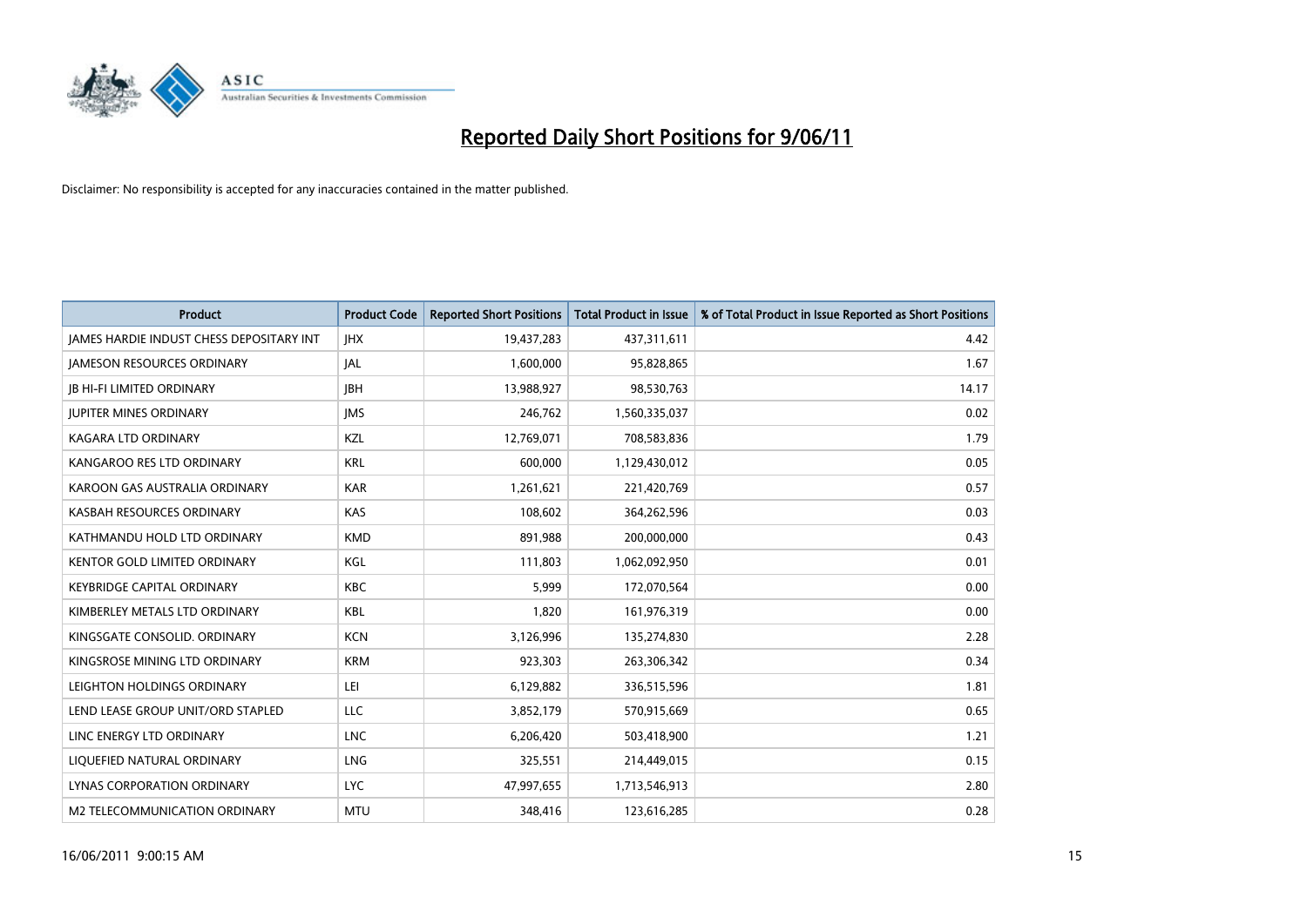

| <b>Product</b>                        | <b>Product Code</b> | <b>Reported Short Positions</b> | <b>Total Product in Issue</b> | % of Total Product in Issue Reported as Short Positions |
|---------------------------------------|---------------------|---------------------------------|-------------------------------|---------------------------------------------------------|
| <b>MACA LIMITED ORDINARY</b>          | <b>MLD</b>          | 19,266                          | 150,000,000                   | 0.01                                                    |
| MACARTHUR COAL ORDINARY               | <b>MCC</b>          | 5,635,709                       | 302,092,343                   | 1.88                                                    |
| <b>MACMAHON HOLDINGS ORDINARY</b>     | <b>MAH</b>          | 11,580,683                      | 733,711,705                   | 1.57                                                    |
| MACO ATLAS ROADS GRP ORDINARY STAPLED | <b>MOA</b>          | 5,877,173                       | 452,345,907                   | 1.28                                                    |
| MACQUARIE GROUP LTD ORDINARY          | MQG                 | 5,178,739                       | 346,853,769                   | 1.46                                                    |
| MAGMA METALS LTD. ORDINARY            | <b>MMW</b>          | 3,381                           | 267,040,923                   | 0.00                                                    |
| <b>MANTRA RESOURCES ORDINARY</b>      | <b>MRU</b>          | 6,338                           | 137,576,308                   | 0.00                                                    |
| MAP GROUP STAPLED US PROHIBIT.        | <b>MAP</b>          | 9,435,624                       | 1,861,210,782                 | 0.50                                                    |
| MARENGO MINING ORDINARY               | <b>MGO</b>          | 213,884                         | 995,068,613                   | 0.02                                                    |
| <b>MATRIX C &amp; E LTD ORDINARY</b>  | <b>MCE</b>          | 22,538                          | 77,081,507                    | 0.02                                                    |
| MCMILLAN SHAKESPEARE ORDINARY         | <b>MMS</b>          | 53,934                          | 68,081,810                    | 0.07                                                    |
| <b>MCPHERSON'S LTD ORDINARY</b>       | <b>MCP</b>          | 218,069                         | 72,401,758                    | 0.30                                                    |
| MEDUSA MINING LTD ORDINARY            | <b>MML</b>          | 2,621,892                       | 188,233,911                   | 1.41                                                    |
| MELBOURNE IT LIMITED ORDINARY         | <b>MLB</b>          | 174,045                         | 80,662,621                    | 0.22                                                    |
| MEO AUSTRALIA LTD ORDINARY            | <b>MEO</b>          | 5,761,172                       | 539,913,260                   | 1.05                                                    |
| <b>MERMAID MARINE ORDINARY</b>        | <b>MRM</b>          | 1,831,841                       | 215,376,756                   | 0.84                                                    |
| MESOBLAST LIMITED ORDINARY            | <b>MSB</b>          | 1,787,030                       | 279,733,562                   | 0.64                                                    |
| METALS X LIMITED ORDINARY             | <b>MLX</b>          | 373,488                         | 1,365,661,782                 | 0.03                                                    |
| METCASH LIMITED ORDINARY              | <b>MTS</b>          | 24,690,804                      | 768,853,924                   | 3.22                                                    |
| METGASCO LIMITED ORDINARY             | <b>MEL</b>          | 240,034                         | 252,710,972                   | 0.09                                                    |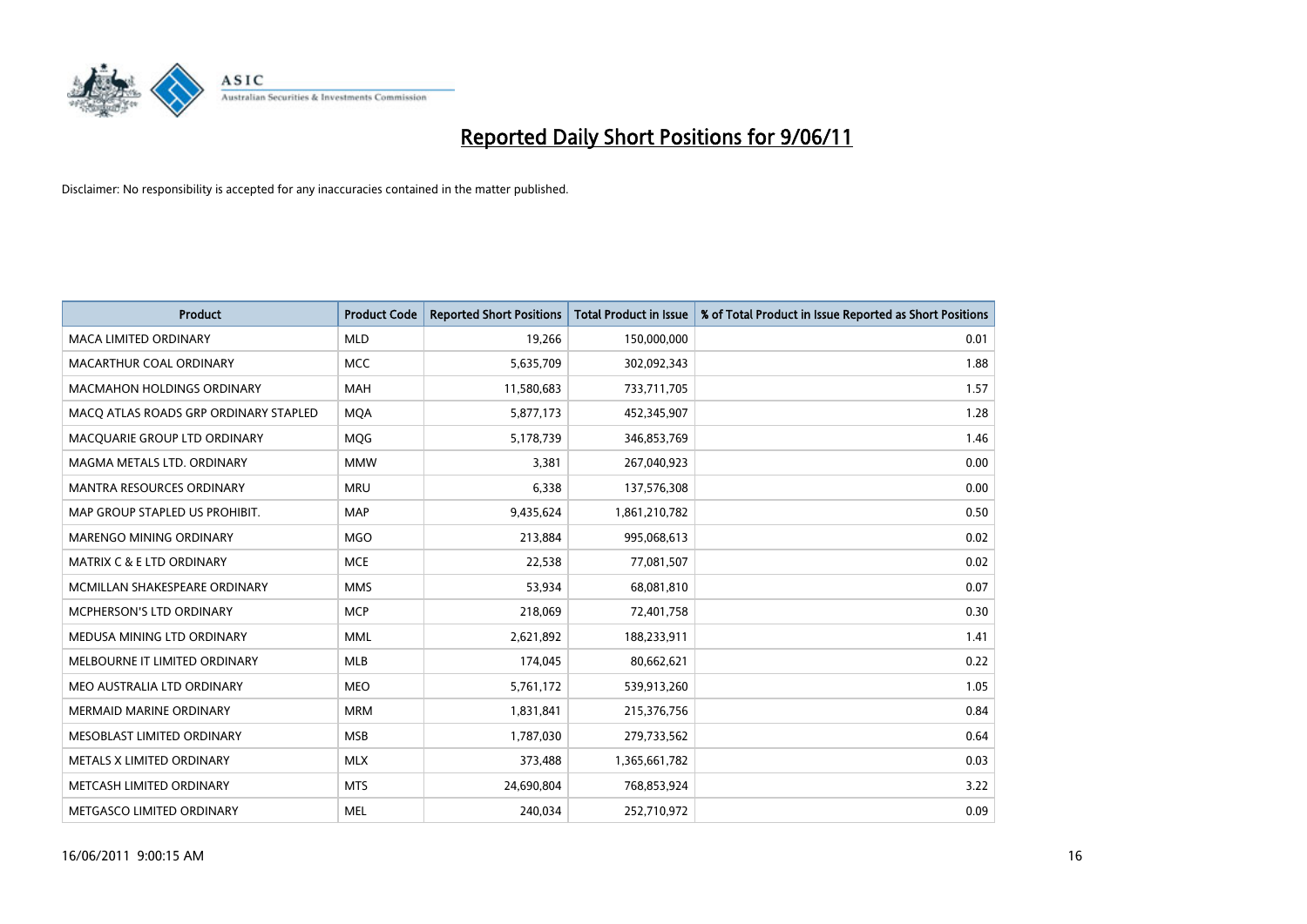

| <b>Product</b>                     | <b>Product Code</b> | <b>Reported Short Positions</b> | <b>Total Product in Issue</b> | % of Total Product in Issue Reported as Short Positions |
|------------------------------------|---------------------|---------------------------------|-------------------------------|---------------------------------------------------------|
| METMINCO LIMITED ORDINARY          | <b>MNC</b>          | 1,200,176                       | 1,462,616,146                 | 0.07                                                    |
| MHM METALS LIMITED ORDINARY        | <b>MHM</b>          | 65,732                          | 101,490,410                   | 0.06                                                    |
| MICLYN EXP OFFSHR ORDINARY         | <b>MIO</b>          | 795,059                         | 274,618,684                   | 0.28                                                    |
| MINARA RESOURCES ORDINARY          | <b>MRE</b>          | 10,434,738                      | 1,169,424,487                 | 0.88                                                    |
| MINCOR RESOURCES NL ORDINARY       | <b>MCR</b>          | 3,480,250                       | 200,608,804                   | 1.73                                                    |
| MINEMAKERS LIMITED ORDINARY        | <b>MAK</b>          | 58,927                          | 227,003,950                   | 0.03                                                    |
| MINERAL DEPOSITS ORDINARY          | <b>MDL</b>          | 272,564                         | 60,768,582                    | 0.45                                                    |
| MINERAL RESOURCES. ORDINARY        | <b>MIN</b>          | 1,038,361                       | 169,143,017                   | 0.61                                                    |
| MIRABELA NICKEL LTD ORDINARY       | <b>MBN</b>          | 12,831,588                      | 491,561,237                   | 2.61                                                    |
| MIRVAC GROUP STAPLED SECURITIES    | <b>MGR</b>          | 29,005,528                      | 3,416,924,188                 | 0.82                                                    |
| <b>MOLOPO ENERGY LTD ORDINARY</b>  | <b>MPO</b>          | 2,103,181                       | 250,852,322                   | 0.84                                                    |
| MOLY MINES LIMITED ORDINARY        | <b>MOL</b>          | 48,617                          | 384,893,989                   | 0.01                                                    |
| <b>MONADELPHOUS GROUP ORDINARY</b> | <b>MND</b>          | 763,921                         | 87,576,827                    | 0.89                                                    |
| MORTGAGE CHOICE LTD ORDINARY       | <b>MOC</b>          | 1,769                           | 119,948,255                   | 0.00                                                    |
| <b>MOUNT GIBSON IRON ORDINARY</b>  | <b>MGX</b>          | 8,359,230                       | 1,082,570,693                 | 0.76                                                    |
| MSF SUGAR LIMITED ORDINARY         | <b>MSF</b>          | 19,208                          | 69,165,378                    | 0.03                                                    |
| MULTIPLEX SITES SITES              | <b>MXUPA</b>        | 239                             | 4,500,000                     | 0.00                                                    |
| MURCHISON METALS LTD ORDINARY      | <b>MMX</b>          | 14,238,498                      | 435,884,268                   | 3.25                                                    |
| MYER HOLDINGS LTD ORDINARY         | <b>MYR</b>          | 17,982,924                      | 582,947,884                   | 3.07                                                    |
| <b>MYSTATE LIMITED ORDINARY</b>    | <b>MYS</b>          | 1,400                           | 67,439,158                    | 0.00                                                    |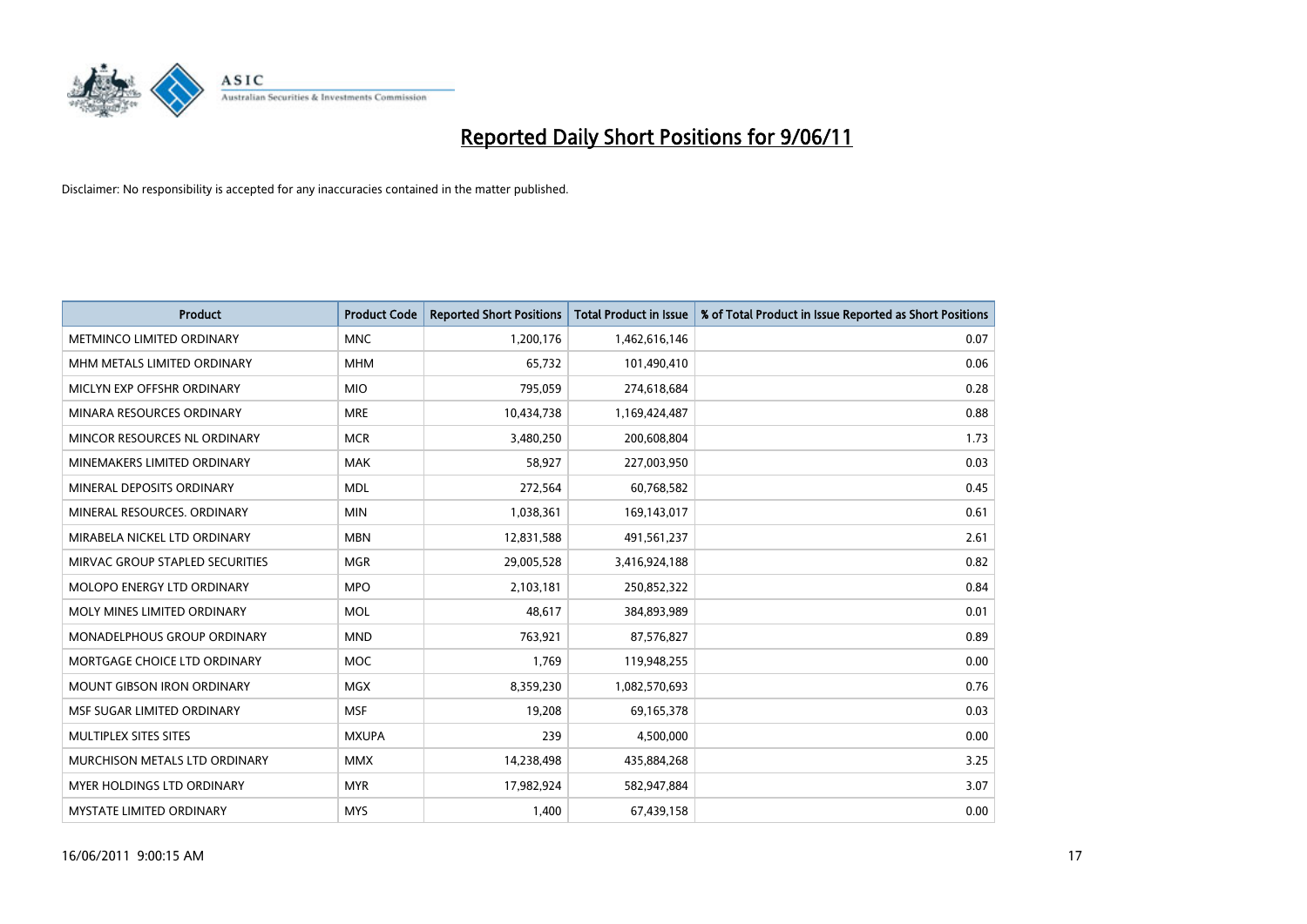

| <b>Product</b>                | <b>Product Code</b> | <b>Reported Short Positions</b> | <b>Total Product in Issue</b> | % of Total Product in Issue Reported as Short Positions |
|-------------------------------|---------------------|---------------------------------|-------------------------------|---------------------------------------------------------|
| NATIONAL AUST. BANK ORDINARY  | <b>NAB</b>          | 21,178,871                      | 2,169,785,807                 | 0.94                                                    |
| NATURAL FUEL LIMITED ORDINARY | <b>NFL</b>          |                                 | 721,912                       | 0.00                                                    |
| NAVIGATOR RESOURCES ORDINARY  | <b>NAV</b>          | 71.931                          | 465,788,927                   | 0.02                                                    |
| NAVITAS LIMITED ORDINARY      | <b>NVT</b>          | 3,975,882                       | 369,358,564                   | 1.08                                                    |
| NEPTUNE MARINE ORDINARY       | <b>NMS</b>          | 918,083                         | 1,747,612,299                 | 0.05                                                    |
| NEW HOPE CORPORATION ORDINARY | <b>NHC</b>          | 1,594,930                       | 830,230,549                   | 0.19                                                    |
| NEWCREST MINING ORDINARY      | <b>NCM</b>          | 3,332,866                       | 765,407,334                   | 0.41                                                    |
| NEWS CORP A NON-VOTING CDI    | <b>NWSLV</b>        | 817,174                         | 1,829,772,574                 | 0.05                                                    |
| NEWS CORP B VOTING CDI        | <b>NWS</b>          | 2,821,879                       | 798,520,953                   | 0.33                                                    |
| NEXBIS LIMITED ORDINARY       | <b>NBS</b>          | 63,733                          | 798,356,704                   | 0.01                                                    |
| NEXUS ENERGY LIMITED ORDINARY | <b>NXS</b>          | 19,738,166                      | 1,326,337,066                 | 1.48                                                    |
| NIB HOLDINGS LIMITED ORDINARY | <b>NHF</b>          | 4,911                           | 466,765,752                   | 0.00                                                    |
| NICK SCALI LIMITED ORDINARY   | <b>NCK</b>          | 35,846                          | 81,000,000                    | 0.04                                                    |
| NIDO PETROLEUM ORDINARY       | <b>NDO</b>          | 2,400,791                       | 1,389,163,151                 | 0.16                                                    |
| NKWE PLATINUM 10C US COMMON   | <b>NKP</b>          | 179,261                         | 559,651,184                   | 0.04                                                    |
| NOBLE MINERAL RES ORDINARY    | <b>NMG</b>          | 2,399,463                       | 390,804,915                   | 0.62                                                    |
| NORTHERN CREST ORDINARY       | <b>NOC</b>          | 24,345                          | 133,484,723                   | 0.02                                                    |
| NORTHERN IRON LTD ORDINARY    | <b>NFE</b>          | 1,133,006                       | 336,084,863                   | 0.33                                                    |
| NRW HOLDINGS LIMITED ORDINARY | <b>NWH</b>          | 571,471                         | 278,888,011                   | 0.20                                                    |
| NUCOAL RESOURCES NL ORDINARY  | <b>NCR</b>          | 268,171                         | 437,193,340                   | 0.06                                                    |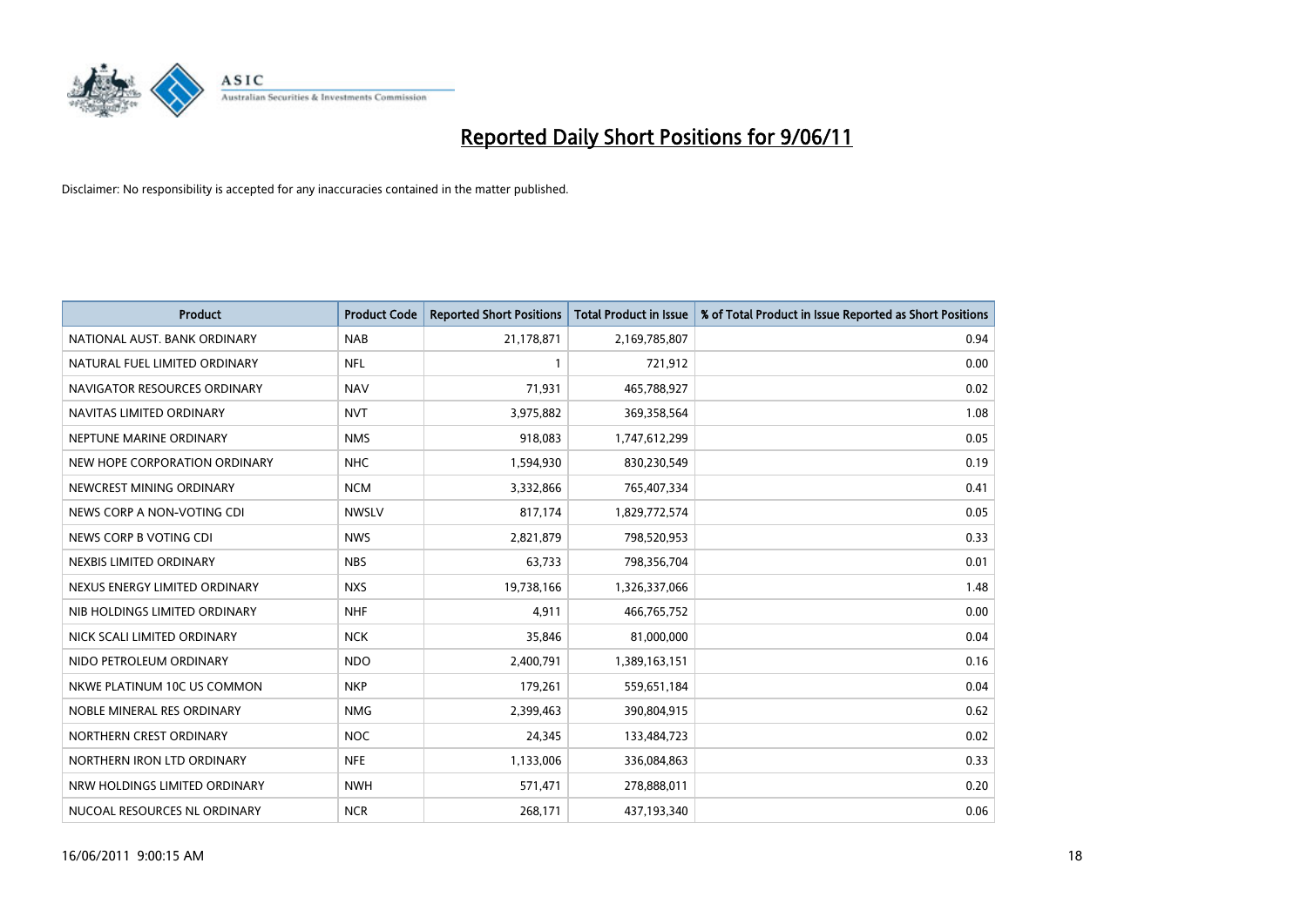

| <b>Product</b>                        | <b>Product Code</b> | <b>Reported Short Positions</b> | Total Product in Issue | % of Total Product in Issue Reported as Short Positions |
|---------------------------------------|---------------------|---------------------------------|------------------------|---------------------------------------------------------|
| NUFARM LIMITED ORDINARY               | <b>NUF</b>          | 5,977,903                       | 261,833,005            | 2.27                                                    |
| OAKTON LIMITED ORDINARY               | <b>OKN</b>          | 690,583                         | 93,800,235             | 0.74                                                    |
| OCEANAGOLD CORP. CHESS DEPOSITARY INT | OGC                 | 1,390,271                       | 262,550,386            | 0.52                                                    |
| OCEANIA CAPITAL LTD ORDINARY          | <b>OCP</b>          | 2,500                           | 91,921,295             | 0.00                                                    |
| OIL SEARCH LTD ORDINARY               | <b>OSH</b>          | 9,145,089                       | 1,320,648,378          | 0.68                                                    |
| <b>OILEX LTD ORDINARY</b>             | <b>OEX</b>          | 157                             | 253,274,885            | 0.00                                                    |
| OM HOLDINGS LIMITED ORDINARY          | <b>OMH</b>          | 9,815,953                       | 504,105,150            | 1.95                                                    |
| ONESTEEL LIMITED ORDINARY             | OST                 | 28,917,713                      | 1,338,106,652          | 2.11                                                    |
| ORICA LIMITED ORDINARY                | ORI                 | 2,807,613                       | 363,223,767            | 0.75                                                    |
| ORIGIN ENERGY ORDINARY                | ORG                 | 3,947,671                       | 1,064,433,259          | 0.35                                                    |
| OROCOBRE LIMITED ORDINARY             | <b>ORE</b>          | 103,272                         | 102,813,894            | 0.10                                                    |
| OROTONGROUP LIMITED ORDINARY          | ORL                 | 10,301                          | 40,880,902             | 0.02                                                    |
| OTTO ENERGY LIMITED ORDINARY          | <b>OEL</b>          | 109,204                         | 1,134,540,071          | 0.01                                                    |
| OZ MINERALS DEFERRED SETTLEMENT       | <b>OZLDA</b>        | 1,773,660                       | 323,854,651            | 0.54                                                    |
| <b>PACIFIC BRANDS ORDINARY</b>        | <b>PBG</b>          | 10,517,428                      | 931,386,248            | 1.15                                                    |
| PALADIN ENERGY LTD ORDINARY           | <b>PDN</b>          | 19,291,602                      | 777,698,217            | 2.44                                                    |
| PANAUST LIMITED ORDINARY              | <b>PNA</b>          | 8,571,835                       | 593,651,483            | 1.43                                                    |
| PANORAMIC RESOURCES ORDINARY          | PAN                 | 1,464,671                       | 207,050,710            | 0.71                                                    |
| PAPERLINX LIMITED ORDINARY            | <b>PPX</b>          | 13,501,613                      | 603,580,761            | 2.24                                                    |
| PAPILLON RES LTD ORDINARY             | <b>PIR</b>          | 109,000                         | 202,426,127            | 0.05                                                    |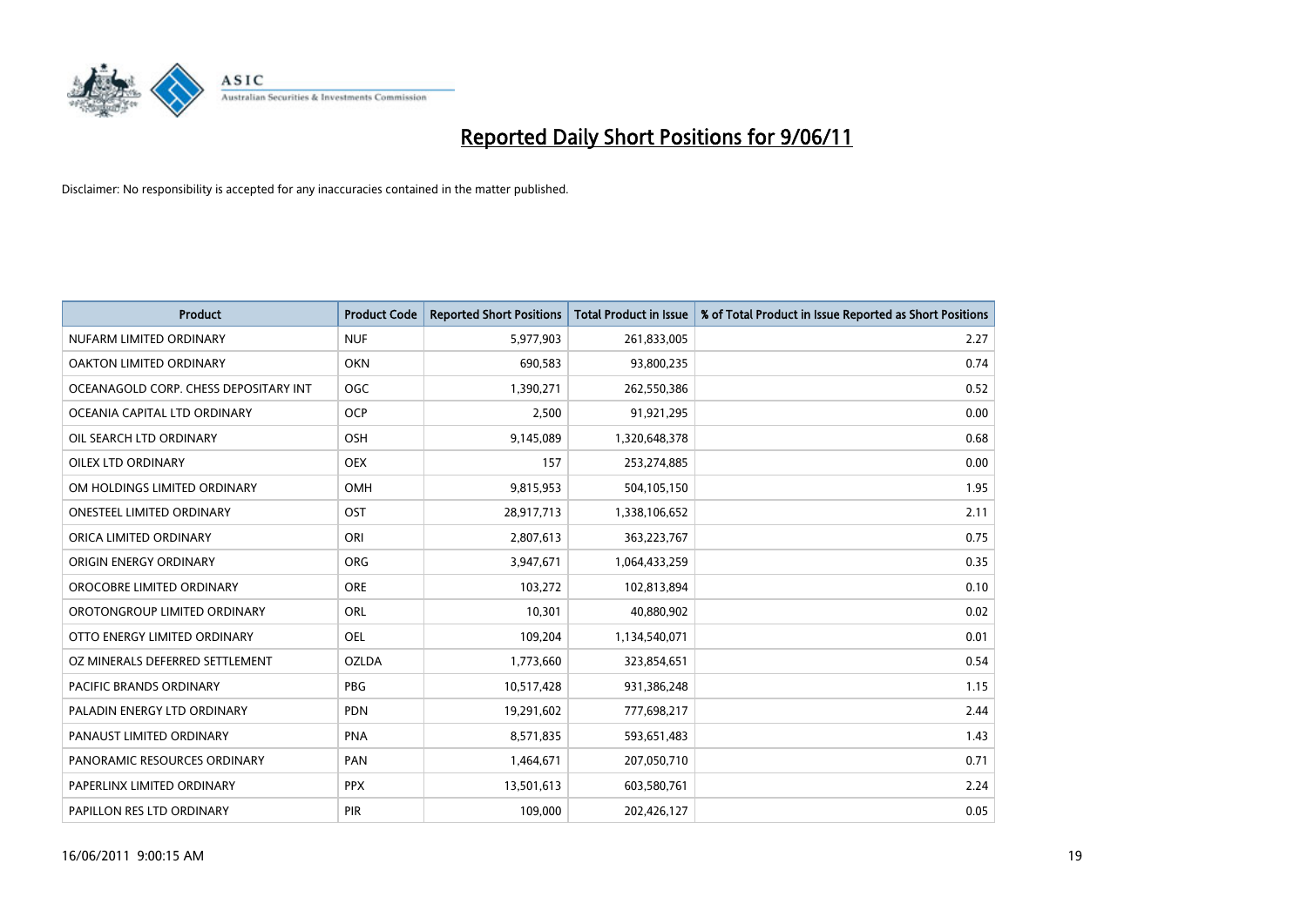

| <b>Product</b>                | <b>Product Code</b> | <b>Reported Short Positions</b> | <b>Total Product in Issue</b> | % of Total Product in Issue Reported as Short Positions |
|-------------------------------|---------------------|---------------------------------|-------------------------------|---------------------------------------------------------|
| PATTIES FOODS LTD ORDINARY    | PFL                 |                                 | 138,989,223                   | 0.00                                                    |
| PEET LIMITED ORDINARY         | <b>PPC</b>          | 88,444                          | 303,854,244                   | 0.03                                                    |
| PENINSULA ENERGY LTD ORDINARY | <b>PEN</b>          | 285,000                         | 2,093,420,252                 | 0.01                                                    |
| PERILYA LIMITED ORDINARY      | PEM                 | 594,846                         | 526,075,563                   | 0.12                                                    |
| PERPETUAL LIMITED ORDINARY    | <b>PPT</b>          | 2,707,937                       | 44,669,352                    | 6.06                                                    |
| PERSEUS MINING LTD ORDINARY   | PRU                 | 4,621,620                       | 425,017,088                   | 1.07                                                    |
| PETSEC ENERGY ORDINARY        | <b>PSA</b>          | 223,332                         | 231,283,622                   | 0.10                                                    |
| PHARMAXIS LTD ORDINARY        | <b>PXS</b>          | 1,896,136                       | 228,290,309                   | 0.81                                                    |
| PHOTON GROUP LTD ORDINARY     | PGA                 | 250,510                         | 1,540,886,866                 | 0.02                                                    |
| PLATINUM ASSET ORDINARY       | <b>PTM</b>          | 9,052,048                       | 561,347,878                   | 1.63                                                    |
| PLATINUM AUSTRALIA ORDINARY   | <b>PLA</b>          | 5,333,775                       | 392,430,039                   | 1.36                                                    |
| PLATINUM CAPITAL LTD ORDINARY | <b>PMC</b>          |                                 | 164,959,410                   | 0.00                                                    |
| PLUTON RESOURCES ORDINARY     | PLV                 | 346,919                         | 187,026,448                   | 0.18                                                    |
| <b>PMP LIMITED ORDINARY</b>   | <b>PMP</b>          | 59,272                          | 330,794,300                   | 0.01                                                    |
| PORT BOUVARD LIMITED ORDINARY | PBD                 | 6.754                           | 593,868,295                   | 0.00                                                    |
| PRANA BIOTECHNOLOGY ORDINARY  | PBT                 | 875,750                         | 269,292,203                   | 0.33                                                    |
| PREMIER INVESTMENTS ORDINARY  | <b>PMV</b>          | 674,957                         | 155,062,831                   | 0.43                                                    |
| PRIMARY HEALTH CARE ORDINARY  | <b>PRY</b>          | 9,490,725                       | 497,409,803                   | 1.89                                                    |
| PRIME MEDIA GRP LTD ORDINARY  | <b>PRT</b>          | 17,125                          | 366,330,303                   | 0.00                                                    |
| PROGEN PHARMACEUTIC ORDINARY  | PGL                 | 151,596                         | 24,709,097                    | 0.61                                                    |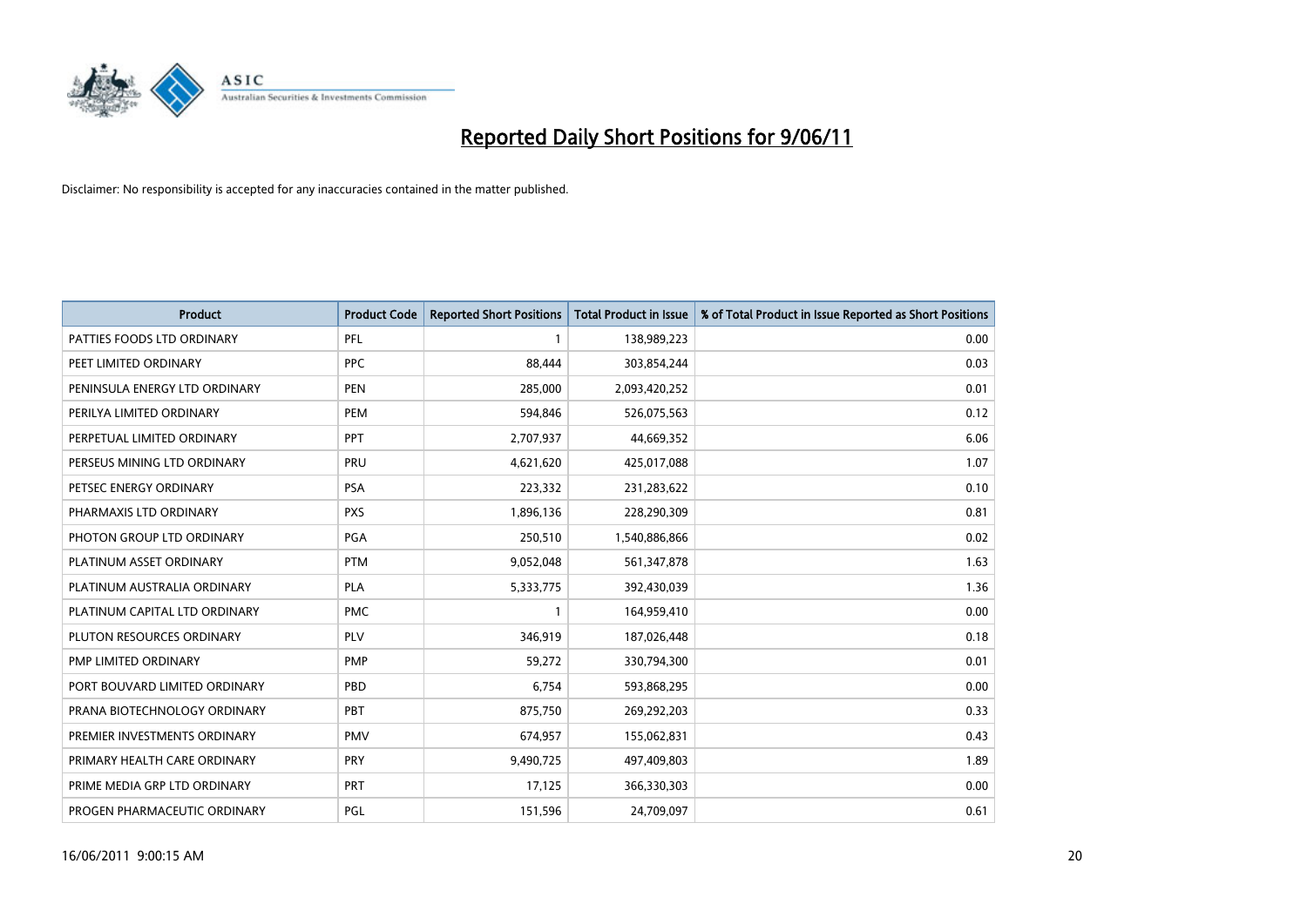

| <b>Product</b>                       | <b>Product Code</b> | <b>Reported Short Positions</b> | Total Product in Issue | % of Total Product in Issue Reported as Short Positions |
|--------------------------------------|---------------------|---------------------------------|------------------------|---------------------------------------------------------|
| PROGRAMMED ORDINARY                  | <b>PRG</b>          | 383,468                         | 118,169,908            | 0.31                                                    |
| <b>PSIVIDA CORP CDI 1:1</b>          | <b>PVA</b>          | 6,878                           | 8,891,730              | 0.08                                                    |
| <b>QANTAS AIRWAYS ORDINARY</b>       | <b>OAN</b>          | 34,289,576                      | 2,265,123,620          | 1.50                                                    |
| <b>OBE INSURANCE GROUP ORDINARY</b>  | <b>OBE</b>          | 19,778,567                      | 1,092,654,587          | 1.77                                                    |
| OR NATIONAL LIMITED ORDINARY         | <b>ORN</b>          | 18,517,896                      | 2,440,000,000          | 0.78                                                    |
| ORXPHARMA LTD ORDINARY               | <b>ORX</b>          | 18,200                          | 125,824,127            | 0.01                                                    |
| <b>QUBE LOGISTICS ORDINARY UNITS</b> | <b>QUB</b>          | 19,684,236                      | 610,839,329            | 3.22                                                    |
| RAMELIUS RESOURCES ORDINARY          | <b>RMS</b>          | 905,753                         | 291,767,215            | 0.29                                                    |
| RAMSAY HEALTH CARE ORDINARY          | <b>RHC</b>          | 1,698,103                       | 202,081,252            | 0.83                                                    |
| <b>RCR TOMLINSON ORDINARY</b>        | <b>RCR</b>          | 68.067                          | 131,980,172            | 0.05                                                    |
| <b>REA GROUP ORDINARY</b>            | <b>REA</b>          | 68,185                          | 130,401,680            | 0.04                                                    |
| RECKON LIMITED ORDINARY              | <b>RKN</b>          | 5,753                           | 133,384,060            | 0.00                                                    |
| RED FORK ENERGY ORDINARY             | <b>RFE</b>          | 17,086                          | 269,769,853            | 0.00                                                    |
| REDBANK ENERGY LTD ORDINARY          | <b>AEI</b>          | 13                              | 786,287                | 0.00                                                    |
| <b>REDFLEX HOLDINGS ORDINARY</b>     | <b>RDF</b>          | 15,272                          | 110,345,599            | 0.01                                                    |
| REED RESOURCES LTD ORDINARY          | <b>RDR</b>          | 418,078                         | 262,237,201            | 0.15                                                    |
| <b>REGIS RESOURCES ORDINARY</b>      | <b>RRL</b>          | 2,312,025                       | 431,233,086            | 0.54                                                    |
| RESMED INC CDI 10:1                  | <b>RMD</b>          | 13,939,537                      | 1,545,678,330          | 0.88                                                    |
| <b>RESOLUTE MINING ORDINARY</b>      | <b>RSG</b>          | 5,503,369                       | 467,618,520            | 1.18                                                    |
| RESOURCE GENERATION ORDINARY         | <b>RES</b>          | 259,311                         | 250,700,530            | 0.10                                                    |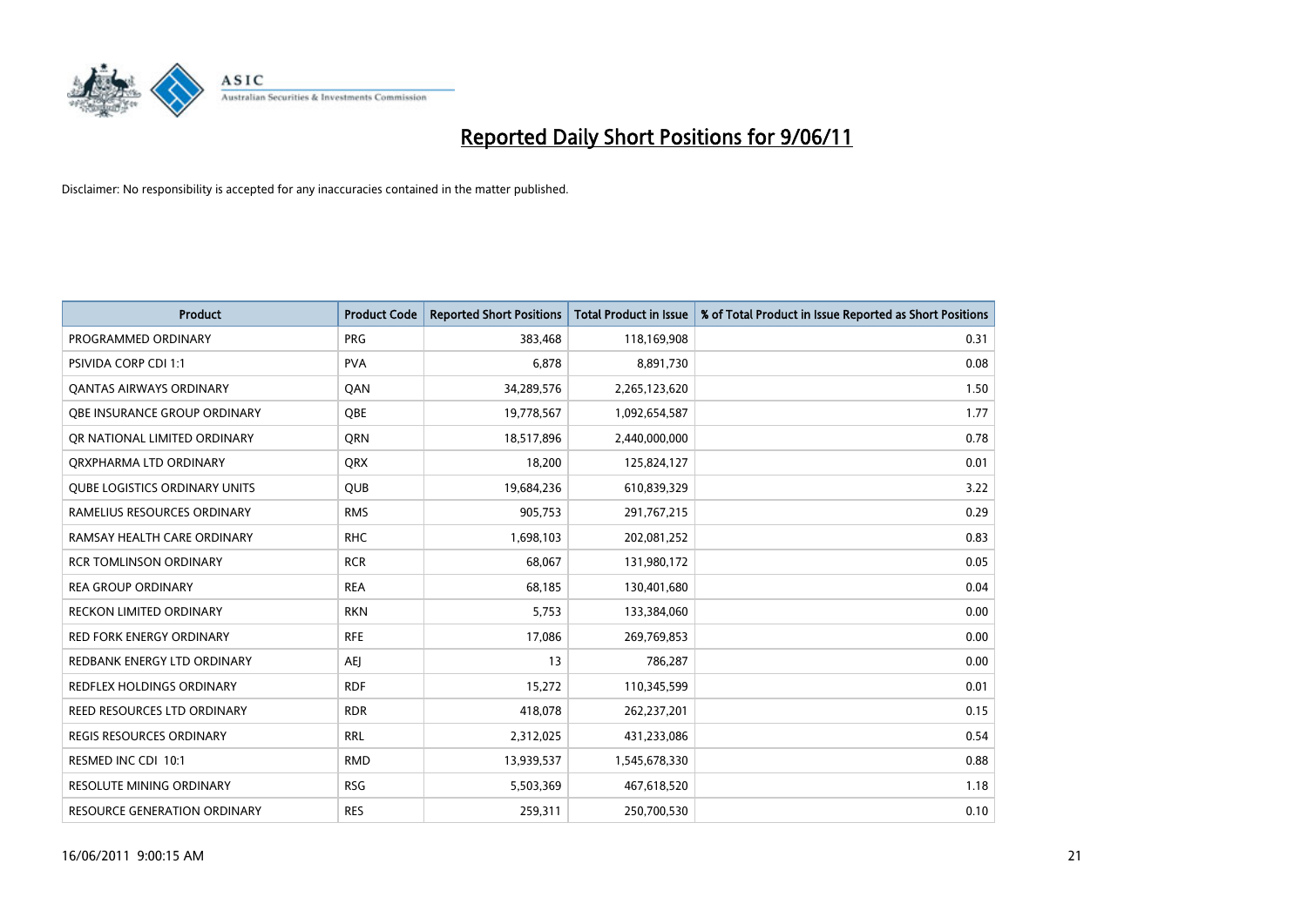

| <b>Product</b>                     | <b>Product Code</b> | <b>Reported Short Positions</b> | <b>Total Product in Issue</b> | % of Total Product in Issue Reported as Short Positions |
|------------------------------------|---------------------|---------------------------------|-------------------------------|---------------------------------------------------------|
| REVERSE CORP LIMITED ORDINARY      | <b>REF</b>          | 25,141                          | 92,382,175                    | 0.03                                                    |
| REX MINERALS LIMITED ORDINARY      | <b>RXM</b>          | 573,030                         | 152,438,879                   | 0.36                                                    |
| RHG LIMITED ORDINARY               | <b>RHG</b>          | 406,333                         | 318,745,978                   | 0.12                                                    |
| <b>RIALTO ENERGY ORDINARY</b>      | <b>RIA</b>          | 446,494                         | 360,006,264                   | 0.12                                                    |
| <b>RIDLEY CORPORATION ORDINARY</b> | <b>RIC</b>          | 687,686                         | 307,817,071                   | 0.23                                                    |
| RIO TINTO LIMITED ORDINARY         | <b>RIO</b>          | 17,284,457                      | 435,758,720                   | 3.94                                                    |
| RIVERCITY MOTORWAY STAPLED         | <b>RCY</b>          | 132,000                         | 957,010,115                   | 0.01                                                    |
| RIVERSDALE MINING ORDINARY         | <b>RIV</b>          | 10,200                          | 244,431,186                   | 0.00                                                    |
| <b>ROBUST RESOURCES ORDINARY</b>   | <b>ROL</b>          | 1,136,935                       | 84,944,097                    | 1.34                                                    |
| ROC OIL COMPANY ORDINARY           | <b>ROC</b>          | 14,029,939                      | 713,254,560                   | 1.97                                                    |
| ROCKLANDS RICH. LTD ORDINARY       | RCI                 | 750                             | 360,203,917                   | 0.00                                                    |
| ROYAL WOLF HOLDINGS ORDINARY       | <b>RWH</b>          | 62,032                          | 100,387,052                   | 0.06                                                    |
| SAI GLOBAL LIMITED ORDINARY        | SAI                 | 186,492                         | 199,552,155                   | 0.09                                                    |
| SALMAT LIMITED ORDINARY            | <b>SLM</b>          | 396,163                         | 159,780,299                   | 0.25                                                    |
| SAMSON OIL & GAS LTD ORDINARY      | SSN                 | 2,364,020                       | 1,727,586,909                 | 0.14                                                    |
| SANDFIRE RESOURCES ORDINARY        | <b>SFR</b>          | 2,703,329                       | 148,384,969                   | 1.82                                                    |
| <b>SANTOS LTD ORDINARY</b>         | <b>STO</b>          | 8,437,019                       | 877,955,664                   | 0.96                                                    |
| SARACEN MINERAL ORDINARY           | <b>SAR</b>          | 544,366                         | 492,151,415                   | 0.10                                                    |
| SEDGMAN LIMITED ORDINARY           | <b>SDM</b>          | 443,382                         | 209,752,689                   | 0.21                                                    |
| SEEK LIMITED ORDINARY              | <b>SEK</b>          | 11,963,190                      | 336,584,488                   | 3.55                                                    |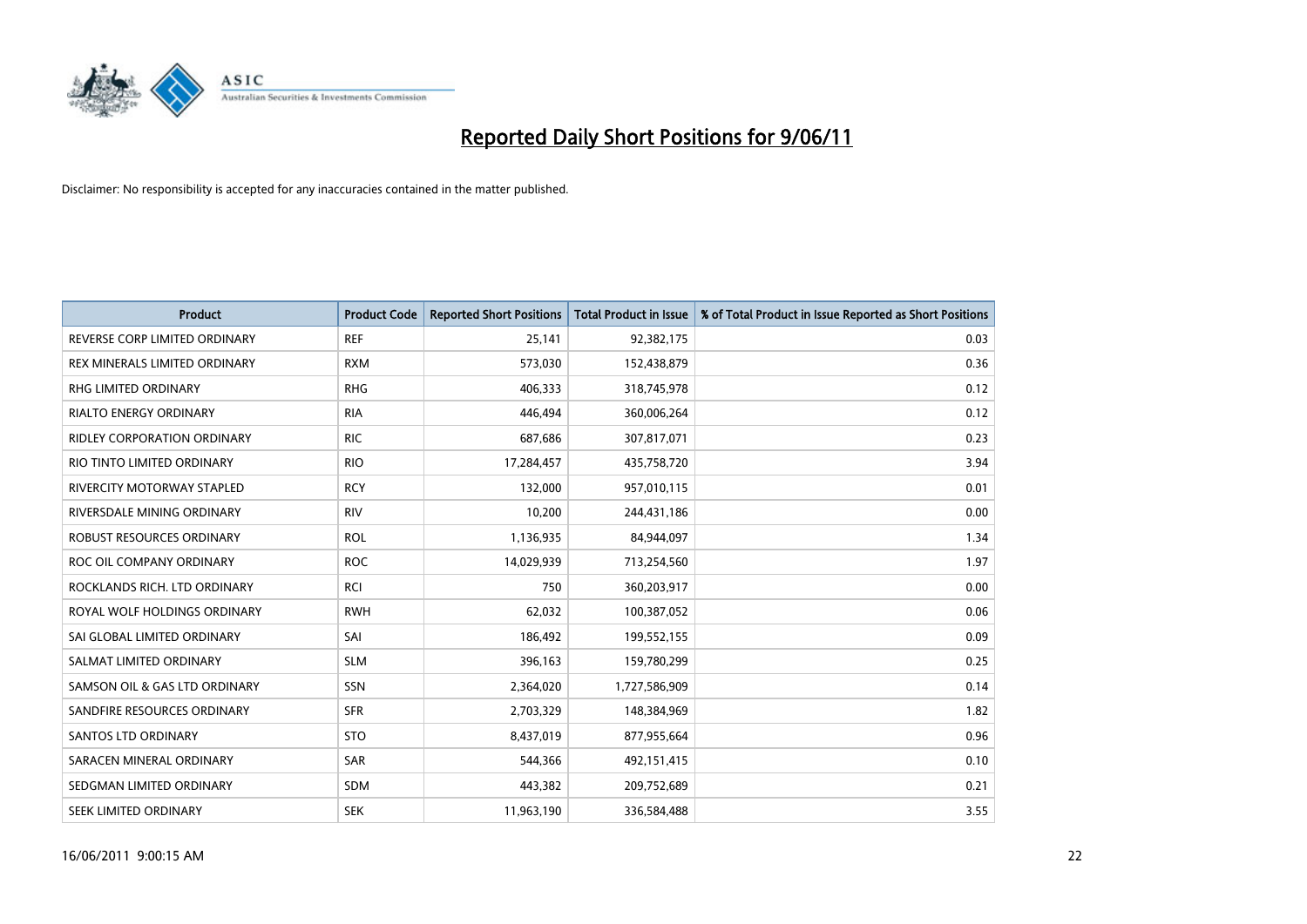

| <b>Product</b>                           | <b>Product Code</b> | <b>Reported Short Positions</b> | Total Product in Issue | % of Total Product in Issue Reported as Short Positions |
|------------------------------------------|---------------------|---------------------------------|------------------------|---------------------------------------------------------|
| SELECT HARVESTS ORDINARY                 | SHV                 | 199,322                         | 56,226,960             | 0.35                                                    |
| SENETAS CORPORATION ORDINARY             | <b>SEN</b>          | 756,999                         | 463,105,195            | 0.16                                                    |
| SENEX ENERGY LIMITED ORDINARY            | SXY                 | 100,826                         | 756,747,445            | 0.01                                                    |
| SERVCORP LIMITED ORDINARY                | SRV                 | 115,203                         | 98,440,807             | 0.12                                                    |
| SERVICE STREAM ORDINARY                  | <b>SSM</b>          | 412,191                         | 283,418,867            | 0.14                                                    |
| SEVEN GROUP HOLDINGS ORDINARY            | <b>SVW</b>          | 1,472,046                       | 306,410,281            | 0.48                                                    |
| SEVEN WEST MEDIA LTD ORDINARY            | <b>SWM</b>          | 4,941,786                       | 610,327,899            | 0.81                                                    |
| SIGMA PHARMACEUTICAL ORDINARY            | SIP                 | 18,911,875                      | 1,178,626,572          | 1.59                                                    |
| SILEX SYSTEMS ORDINARY                   | <b>SLX</b>          | 332,864                         | 170,133,997            | 0.18                                                    |
| SILVER LAKE RESOURCE ORDINARY            | <b>SLR</b>          | 63,861                          | 178,882,838            | 0.02                                                    |
| SIMS METAL MGMT LTD ORDINARY             | SGM                 | 3,267,522                       | 205,393,914            | 1.56                                                    |
| SINGAPORE TELECOMM. CHESS DEPOSITARY INT | SGT                 | 5,095,102                       | 212,756,917            | 2.39                                                    |
| SKILLED GROUP LTD ORDINARY               | <b>SKE</b>          | 50,421                          | 233,089,776            | 0.01                                                    |
| SMS MANAGEMENT, ORDINARY                 | <b>SMX</b>          | 358,145                         | 67,765,118             | 0.52                                                    |
| SONIC HEALTHCARE ORDINARY                | <b>SHL</b>          | 6,375,065                       | 388,429,875            | 1.63                                                    |
| SOUL PATTINSON (W.H) ORDINARY            | SOL                 | 56,703                          | 238,640,580            | 0.03                                                    |
| SP AUSNET STAPLED SECURITIES             | SPN                 | 5,900,677                       | 2,795,115,439          | 0.19                                                    |
| SPARK INFRASTRUCTURE STAPLED NOTE & UNIT | SKI                 | 16,198,826                      | 1,326,734,264          | 1.21                                                    |
| SPDR 200 FUND ETF UNITS                  | <b>STW</b>          | 8                               | 50,339,159             | 0.00                                                    |
| SPECIALTY FASHION ORDINARY               | SFH                 | 607,636                         | 191,786,121            | 0.31                                                    |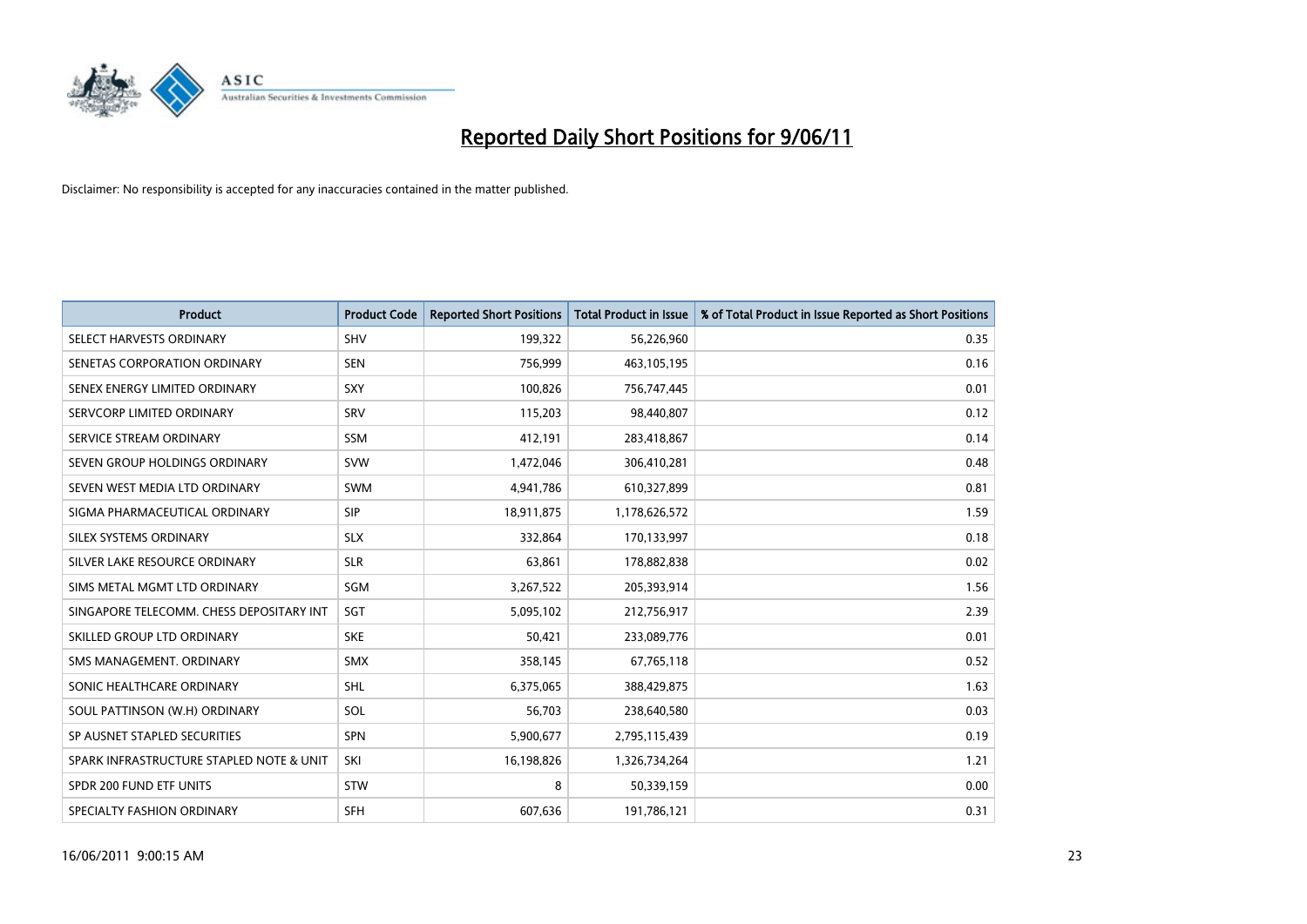

| <b>Product</b>                | <b>Product Code</b> | <b>Reported Short Positions</b> | Total Product in Issue | % of Total Product in Issue Reported as Short Positions |
|-------------------------------|---------------------|---------------------------------|------------------------|---------------------------------------------------------|
| SPOTLESS GROUP LTD ORDINARY   | <b>SPT</b>          | 2,469,195                       | 262,766,725            | 0.94                                                    |
| ST BARBARA LIMITED ORDINARY   | SBM                 | 6,022,533                       | 325,615,389            | 1.85                                                    |
| STAGING CONNECTIONS ORDINARY  | <b>STG</b>          | 2,917,189                       | 78,317,726             | 3.72                                                    |
| STANMORE COAL LTD ORDINARY    | <b>SMR</b>          | 73,240                          | 88,270,738             | 0.08                                                    |
| STARPHARMA HOLDINGS ORDINARY  | SPL                 | 177,995                         | 247,560,721            | 0.07                                                    |
| STH AMERICAN COR LTD ORDINARY | SAY                 | 9,200                           | 245,846,493            | 0.00                                                    |
| STH CRS ELECT ENGNR ORDINARY  | <b>SXE</b>          | 2.910                           | 160,736,826            | 0.00                                                    |
| STHN CROSS MEDIA ORDINARY     | <b>SXL</b>          | 4,243,095                       | 705,712,186            | 0.59                                                    |
| STOCKLAND UNITS/ORD STAPLED   | <b>SGP</b>          | 9,128,149                       | 2,383,036,717          | 0.36                                                    |
| STRAITS RES LTD. ORDINARY     | SRO                 | 7,766,198                       | 324,655,749            | 2.38                                                    |
| STW COMMUNICATIONS ORDINARY   | SGN                 | 365,172                         | 364,310,964            | 0.09                                                    |
| SUNCORP GROUP LTD ORDINARY    | <b>SUN</b>          | 10,545,362                      | 1,286,600,980          | 0.81                                                    |
| SUNDANCE ENERGY ORDINARY      | <b>SEA</b>          | 51.336                          | 276,709,585            | 0.02                                                    |
| SUNDANCE RESOURCES ORDINARY   | <b>SDL</b>          | 13,858,544                      | 2,870,657,169          | 0.47                                                    |
| SUNLAND GROUP LTD ORDINARY    | <b>SDG</b>          | 59,720                          | 224,881,794            | 0.02                                                    |
| SUPER RET REP LTD ORDINARY    | <b>SUL</b>          | 170,892                         | 130,018,739            | 0.14                                                    |
| <b>SWICK MINING ORDINARY</b>  | <b>SWK</b>          | 56,057                          | 236,724,970            | 0.02                                                    |
| SYLVANIA PLATINUM COMMON      | <b>SLP</b>          | 25,737                          | 301,961,805            | 0.01                                                    |
| SYMEX HOLDINGS ORDINARY       | <b>SYM</b>          | 6,633                           | 189,166,670            | 0.00                                                    |
| TABCORP HOLDINGS LTD ORDINARY | <b>TAH</b>          | 4,086,707                       | 688,019,737            | 0.58                                                    |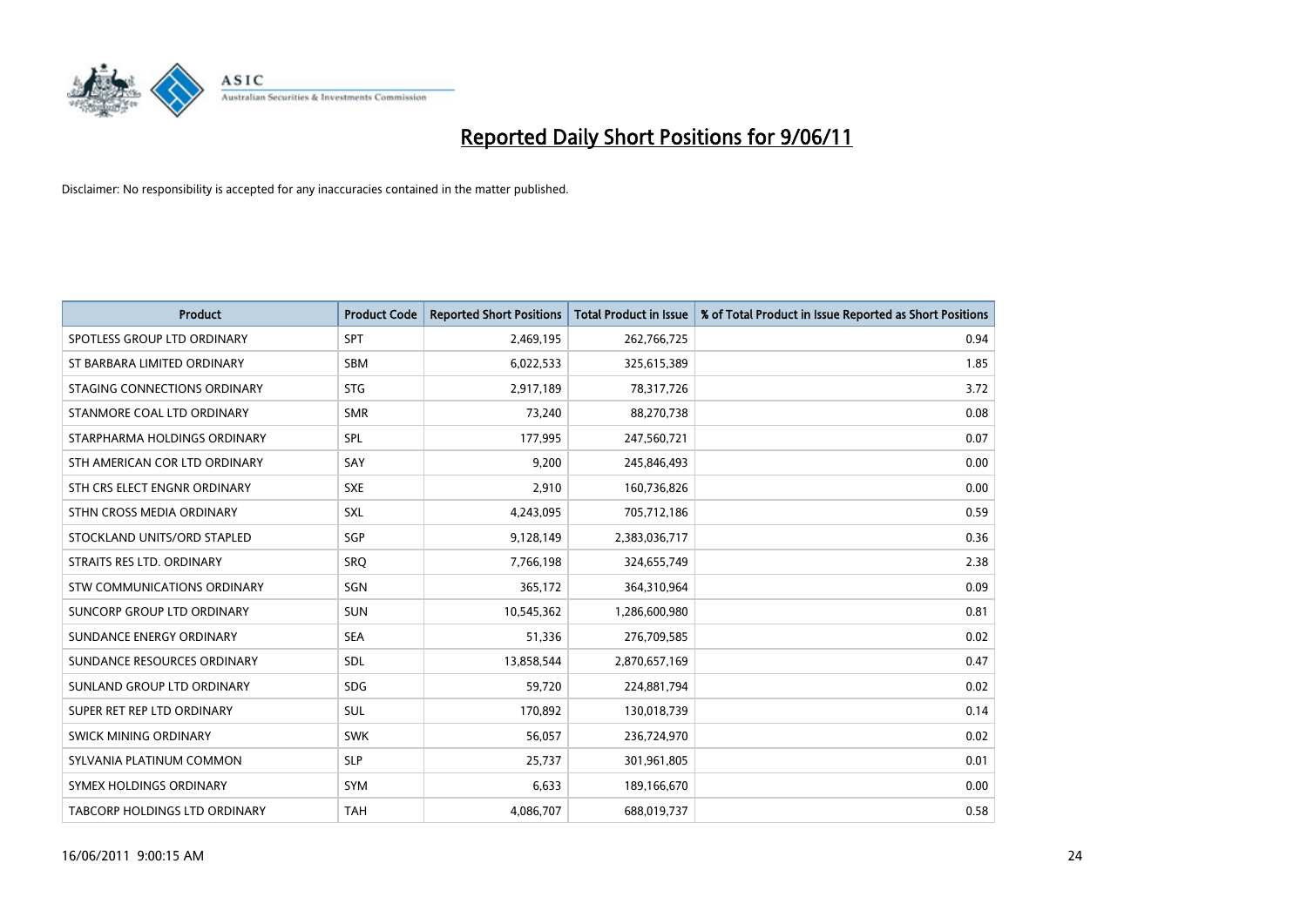

| <b>Product</b>                       | <b>Product Code</b> | <b>Reported Short Positions</b> | <b>Total Product in Issue</b> | % of Total Product in Issue Reported as Short Positions |
|--------------------------------------|---------------------|---------------------------------|-------------------------------|---------------------------------------------------------|
| <b>TALENT2 INTERNATION ORDINARY</b>  | <b>TWO</b>          | 105,491                         | 144,422,121                   | 0.07                                                    |
| TALISMAN MINING ORDINARY             | <b>TLM</b>          | 29                              | 130,438,627                   | 0.00                                                    |
| TANAMI GOLD NL ORDINARY              | <b>TAM</b>          | 48,539                          | 260,997,677                   | 0.02                                                    |
| TAP OIL LIMITED ORDINARY             | <b>TAP</b>          | 598,576                         | 240,967,311                   | 0.24                                                    |
| TASSAL GROUP LIMITED ORDINARY        | <b>TGR</b>          | 63,968                          | 146,304,404                   | 0.03                                                    |
| <b>TATTS GROUP LTD ORDINARY</b>      | <b>TTS</b>          | 13,953,109                      | 1,318,683,208                 | 1.07                                                    |
| <b>TECHNOLOGY ONE ORDINARY</b>       | <b>TNE</b>          | 10,000                          | 303,119,455                   | 0.00                                                    |
| TELECOM CORPORATION ORDINARY         | <b>TEL</b>          | 29,726,815                      | 1,924,665,206                 | 1.54                                                    |
| TELSTRA CORPORATION, ORDINARY        | <b>TLS</b>          | 59,682,757                      | 12,443,074,357                | 0.46                                                    |
| TEN NETWORK HOLDINGS ORDINARY        | <b>TEN</b>          | 39,579,594                      | 1,045,236,720                 | 3.79                                                    |
| TERANGA GOLD CORP CDI 1:1            | <b>TGZ</b>          | 310,451                         | 152,308,821                   | 0.18                                                    |
| TFS CORPORATION LTD ORDINARY         | <b>TFC</b>          | 65,944                          | 275,789,494                   | 0.02                                                    |
| THAKRAL HOLDINGS GRP ORDINARY/UNIT   | <b>THG</b>          | 5,696                           | 584,962,514                   | 0.00                                                    |
| THE REJECT SHOP ORDINARY             | <b>TRS</b>          | 823,591                         | 26,033,570                    | 3.14                                                    |
| THOR MINING PLC CHESS DEPOSITARY 1:1 | <b>THR</b>          | 2,307                           | 222,489,120                   | 0.00                                                    |
| THORN GROUP LIMITED ORDINARY         | <b>TGA</b>          | 2,363                           | 129,858,924                   | 0.00                                                    |
| TIGER RESOURCES ORDINARY             | <b>TGS</b>          | 183,187                         | 669,035,549                   | 0.03                                                    |
| TIMBERCORP LIMITED ORDINARY          | <b>TIM</b>          | 90,074                          | 352,071,429                   | 0.02                                                    |
| TISHMAN SPEYER UNITS                 | <b>TSO</b>          | 49,481                          | 338,440,904                   | 0.01                                                    |
| TNG LIMITED ORDINARY                 | <b>TNG</b>          | 4,321                           | 284,803,062                   | 0.00                                                    |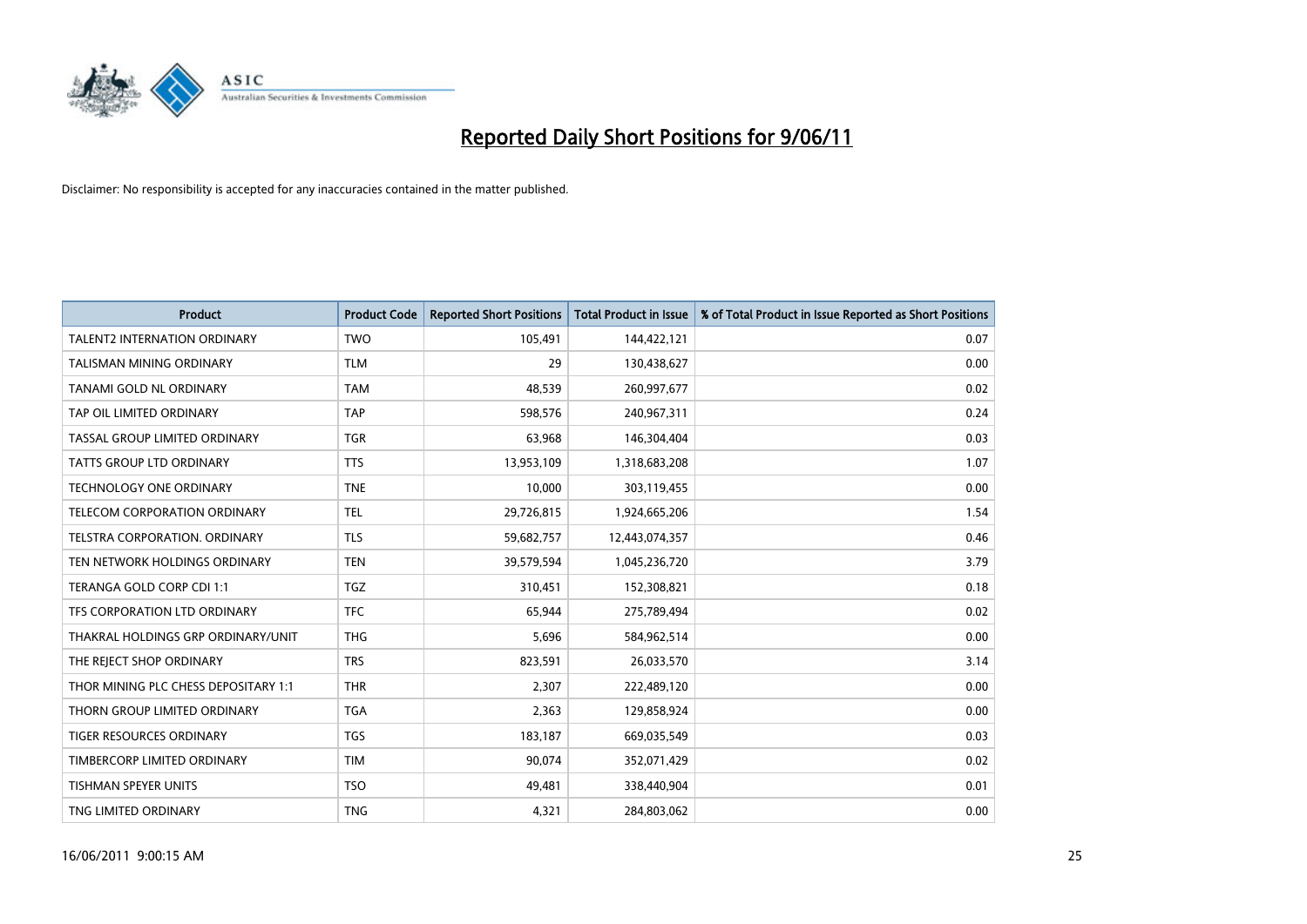

| <b>Product</b>                            | <b>Product Code</b> | <b>Reported Short Positions</b> | Total Product in Issue | % of Total Product in Issue Reported as Short Positions |
|-------------------------------------------|---------------------|---------------------------------|------------------------|---------------------------------------------------------|
| TOLL HOLDINGS LTD ORDINARY                | <b>TOL</b>          | 24,309,654                      | 710,128,531            | 3.39                                                    |
| TORO ENERGY LIMITED ORDINARY              | <b>TOE</b>          | 130,403                         | 964,936,676            | 0.01                                                    |
| <b>TOWER LIMITED ORDINARY</b>             | <b>TWR</b>          | 692,422                         | 263,603,448            | 0.26                                                    |
| TOX FREE SOLUTIONS ORDINARY               | <b>TOX</b>          | 30,251                          | 92,630,478             | 0.03                                                    |
| TPG TELECOM LIMITED ORDINARY              | <b>TPM</b>          | 4,693,574                       | 783,481,644            | 0.59                                                    |
| TRANSFIELD SERV INFR STAPLED SECURITIES   | <b>TSI</b>          | 49.436                          | 438,756,421            | 0.01                                                    |
| TRANSFIELD SERVICES ORDINARY              | <b>TSE</b>          | 7,801,637                       | 549,715,957            | 1.41                                                    |
| TRANSPACIFIC INDUST, ORDINARY             | <b>TPI</b>          | 10,254,040                      | 960,638,735            | 1.05                                                    |
| TRANSURBAN GROUP TRIPLE STAPLED SEC.      | <b>TCL</b>          | 6,547,992                       | 1,443,543,731          | 0.42                                                    |
| TREASURY WINE ESTATE ORDINARY             | <b>TWE</b>          | 13,063,019                      | 647,227,144            | 2.04                                                    |
| TRINITY GROUP STAPLED SECURITIES          | <b>TCO</b>          | 3,419                           | 203,405,927            | 0.00                                                    |
| TROY RESOURCES NL ORDINARY                | <b>TRY</b>          | 17,282                          | 87,970,323             | 0.01                                                    |
| UGL LIMITED ORDINARY                      | UGL                 | 5,886,779                       | 166,047,171            | 3.53                                                    |
| UNILIFE CORPORATION CDI US PROHIBITED     | <b>UNS</b>          | 612,757                         | 273,378,408            | 0.22                                                    |
| VALAD PROPERTY GROUP STAPLED US PROHIBIT. | <b>VPG</b>          | 2,712,971                       | 115,108,116            | 2.36                                                    |
| <b>VDM GROUP LIMITED ORDINARY</b>         | <b>VMG</b>          | 11,116                          | 193,127,749            | 0.01                                                    |
| <b>VENTURE MINERALS ORDINARY</b>          | <b>VMS</b>          | 158,639                         | 221,093,592            | 0.07                                                    |
| <b>VIRGIN BLUE HOLDINGS ORDINARY</b>      | <b>VBA</b>          | 41,934,680                      | 2,210,197,600          | 1.89                                                    |
| <b>VISION GROUP HLDGS ORDINARY</b>        | <b>VGH</b>          | 78,000                          | 74,197,532             | 0.11                                                    |
| <b>VITA GROUP LTD ORDINARY</b>            | <b>VTG</b>          | 75,190                          | 142,499,800            | 0.05                                                    |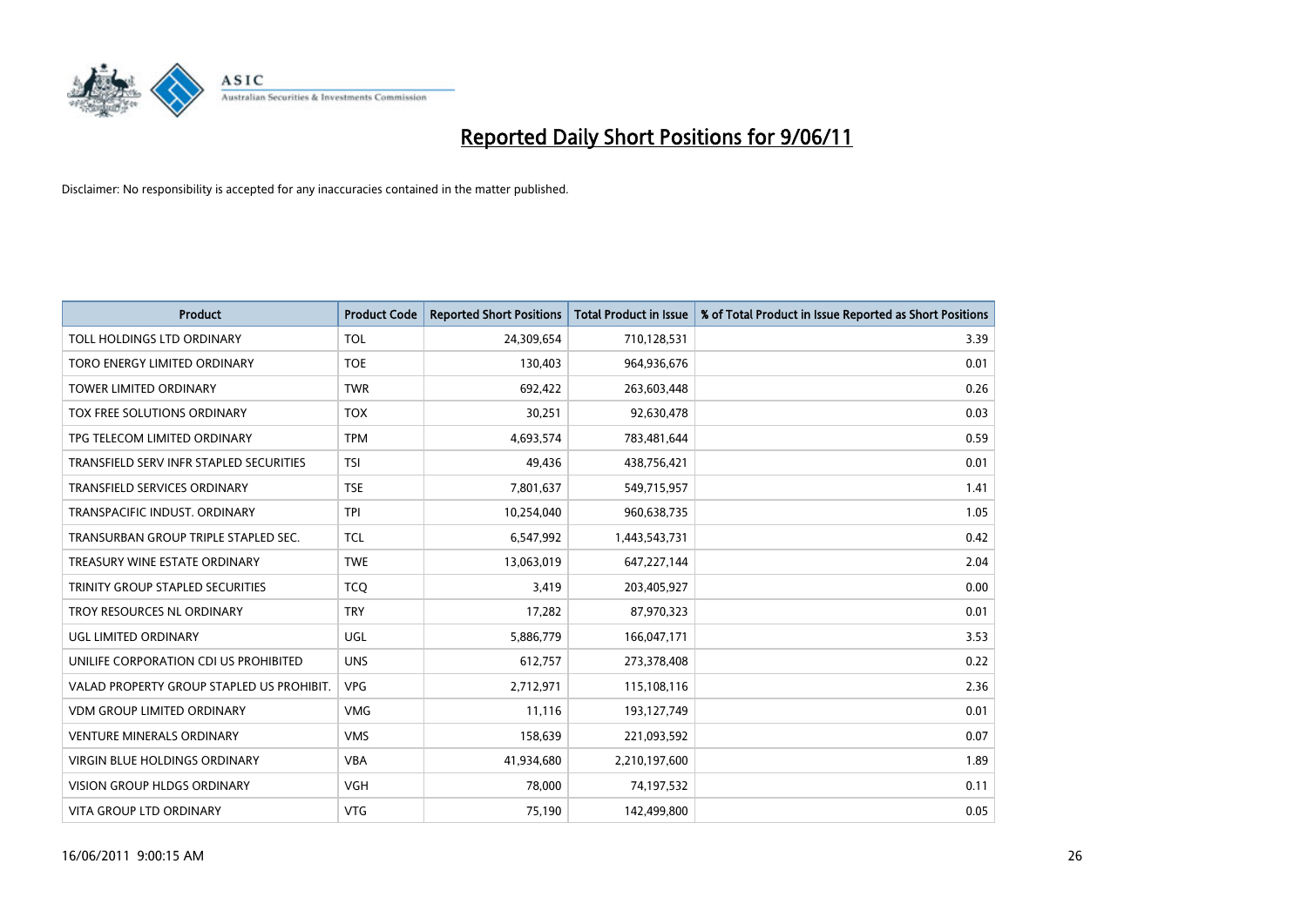

| <b>Product</b>                         | <b>Product Code</b> | <b>Reported Short Positions</b> | <b>Total Product in Issue</b> | % of Total Product in Issue Reported as Short Positions |
|----------------------------------------|---------------------|---------------------------------|-------------------------------|---------------------------------------------------------|
| <b>VITERRA INC CDI 1:1</b>             | <b>VTA</b>          | 3,828                           | 68,629,939                    | 0.01                                                    |
| <b>WATPAC LIMITED ORDINARY</b>         | <b>WTP</b>          | 43,984                          | 183,341,382                   | 0.01                                                    |
| <b>WDS LIMITED ORDINARY</b>            | <b>WDS</b>          | 701                             | 144,055,662                   | 0.00                                                    |
| WEBJET LIMITED ORDINARY                | <b>WEB</b>          | 397,241                         | 76,654,002                    | 0.52                                                    |
| <b>WESFARMERS LIMITED ORDINARY</b>     | <b>WES</b>          | 22,618,619                      | 1,005,426,682                 | 2.22                                                    |
| WESFARMERS LIMITED PARTIALLY PROTECTED | <b>WESN</b>         | 65,533                          | 151,645,480                   | 0.04                                                    |
| WESTERN AREAS NL ORDINARY              | <b>WSA</b>          | 6,910,805                       | 179,735,899                   | 3.85                                                    |
| WESTERN DESERT RES. ORDINARY           | <b>WDR</b>          | 948                             | 166,684,138                   | 0.00                                                    |
| WESTFIELD GROUP ORD/UNIT STAPLED SEC   | <b>WDC</b>          | 10,274,973                      | 2,308,988,539                 | 0.43                                                    |
| WESTFIELD RETAIL TST UNIT STAPLED      | <b>WRT</b>          | 33,103,124                      | 3,054,166,195                 | 1.08                                                    |
| WESTPAC BANKING CORP ORDINARY          | <b>WBC</b>          | 31,021,815                      | 3,009,658,150                 | 0.99                                                    |
| WHITE ENERGY COMPANY ORDINARY          | <b>WEC</b>          | 11,013,248                      | 316,104,241                   | 3.48                                                    |
| WHITEHAVEN COAL ORDINARY               | <b>WHC</b>          | 2,046,636                       | 493,800,069                   | 0.40                                                    |
| WHK GROUP LIMITED ORDINARY             | <b>WHG</b>          | 94,231                          | 265,142,652                   | 0.03                                                    |
| <b>WILDHORSE ENERGY ORDINARY</b>       | <b>WHE</b>          | 26,413                          | 227,117,335                   | 0.01                                                    |
| WINDIMURRA VANADIUM ORDINARY           | <b>WVL</b>          | 163,685                         | 154,278,674                   | 0.11                                                    |
| WOODSIDE PETROLEUM ORDINARY            | <b>WPL</b>          | 2,944,414                       | 793,229,820                   | 0.36                                                    |
| WOOLWORTHS LIMITED ORDINARY            | <b>WOW</b>          | 6,288,182                       | 1,216,483,670                 | 0.49                                                    |
| <b>WORLEYPARSONS LTD ORDINARY</b>      | <b>WOR</b>          | 5,527,142                       | 241,665,644                   | 2.29                                                    |
| WOTIF.COM HOLDINGS ORDINARY            | <b>WTF</b>          | 9,928,531                       | 211,209,444                   | 4.66                                                    |